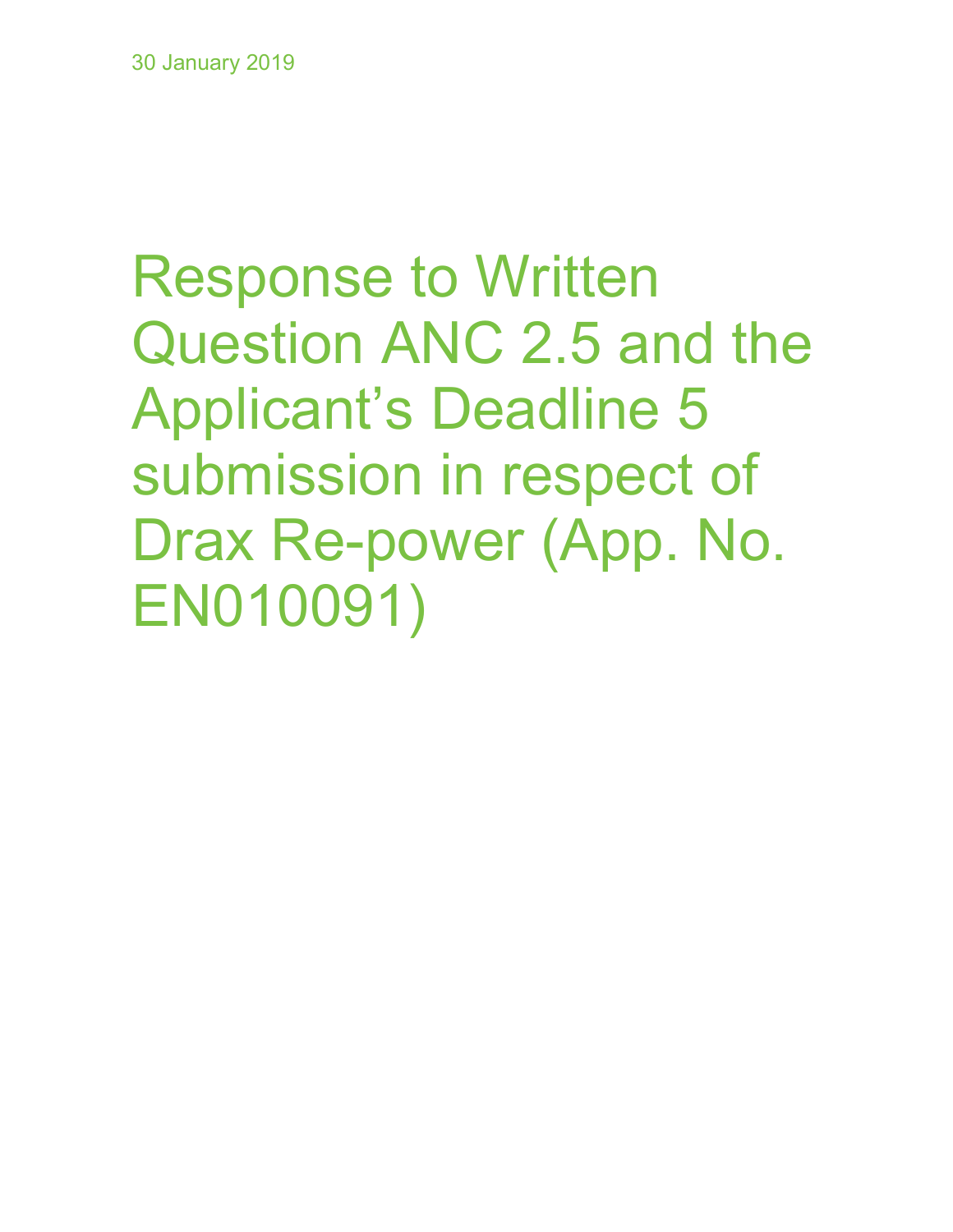

30 January 2019

# **Contents**

| 1           |                                                                                                                                                                           |  |
|-------------|---------------------------------------------------------------------------------------------------------------------------------------------------------------------------|--|
| $2^{\circ}$ | New arguments advanced in the Applicant's 'Note on the Substantial Weight to be Given<br>to Need and Application of the Tests Under Section 104 of the Planning Act 2008' |  |
| 2.1         |                                                                                                                                                                           |  |
| 2.2         |                                                                                                                                                                           |  |
| 2.3         |                                                                                                                                                                           |  |
| 2.4         |                                                                                                                                                                           |  |
| 2.5         |                                                                                                                                                                           |  |
| 2.6         |                                                                                                                                                                           |  |
|             |                                                                                                                                                                           |  |
|             |                                                                                                                                                                           |  |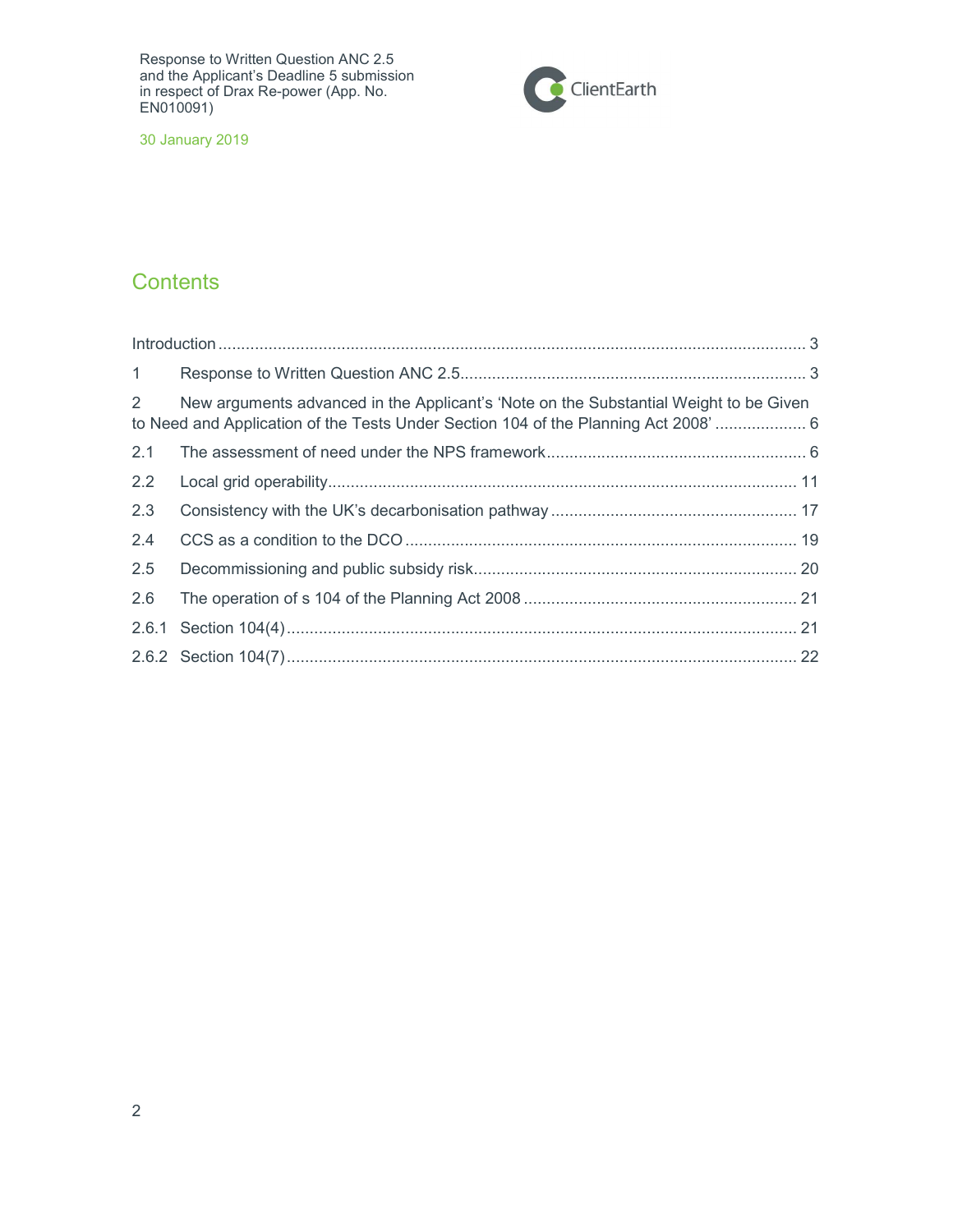

30 January 2019

# Introduction

1. This submission is made by ClientEarth<sup>1</sup> in response to (i) the Examining Authority's Written Question ANC 2.5, and (ii) the 'Note on the Substantial Weight to be Given to Need and Application of the Tests Under Section 104 of the Planning Act 2008' submitted by the Applicant at Deadline  $5<sup>2</sup>$ 

## 1 Response to Written Question ANC 2.5<sup>3</sup>

2. In the Applicant's Note submitted at Deadline 5 it refers to the Written Ministerial Statement (WMS) by the SoS BEIS dated 17 May 2018, citing the following passage:

> The UK must have safe, secure and affordable supplies of energy with carbon emissions levels that are consistent with the carbon budgets defined in our Climate Change Act and our international obligations. We believe that gas has a key part to play in meeting these objectives both currently and in the future.

...

[E]very scenario proposed by the Committee on Climate Change setting out how the UK could meet its legally binding 2050 emissions reduction target includes demand for natural gas.

<sup>&</sup>lt;sup>1</sup> Interested Party reference: 20011838. ClientEarth is an environmental law charity with offices in London, Brussels, Berlin, Warsaw, Beijing and New York (registered in England and Wales, Charity Registration No. 1053988. Company Registration No. 2863827).

<sup>2</sup> Unless specified otherwise, abbreviations and defined terms used in this submission are the same as those used in ClientEarth's Written Representation of 8 November 2018, ClientEarth's Post-Hearing Submission of 13 December 2018, and ClientEarth's Revised Baseline Scenario and Quantitative Climate Impact Assessment of 9 January 2019.

 $^3$  Examining Authority's Further Written Questions, Question ANC 2.5: "Provide a response to the Written Ministerial Statement from the Secretary of State for Business, Energy and Industrial Strategy dated 17 May 2018 in respect only to their comments on the role of gas (and not the role of shale gas), which has been introduced by the Applicant in Appendix 2 of its responses to D4 [REP4-012]."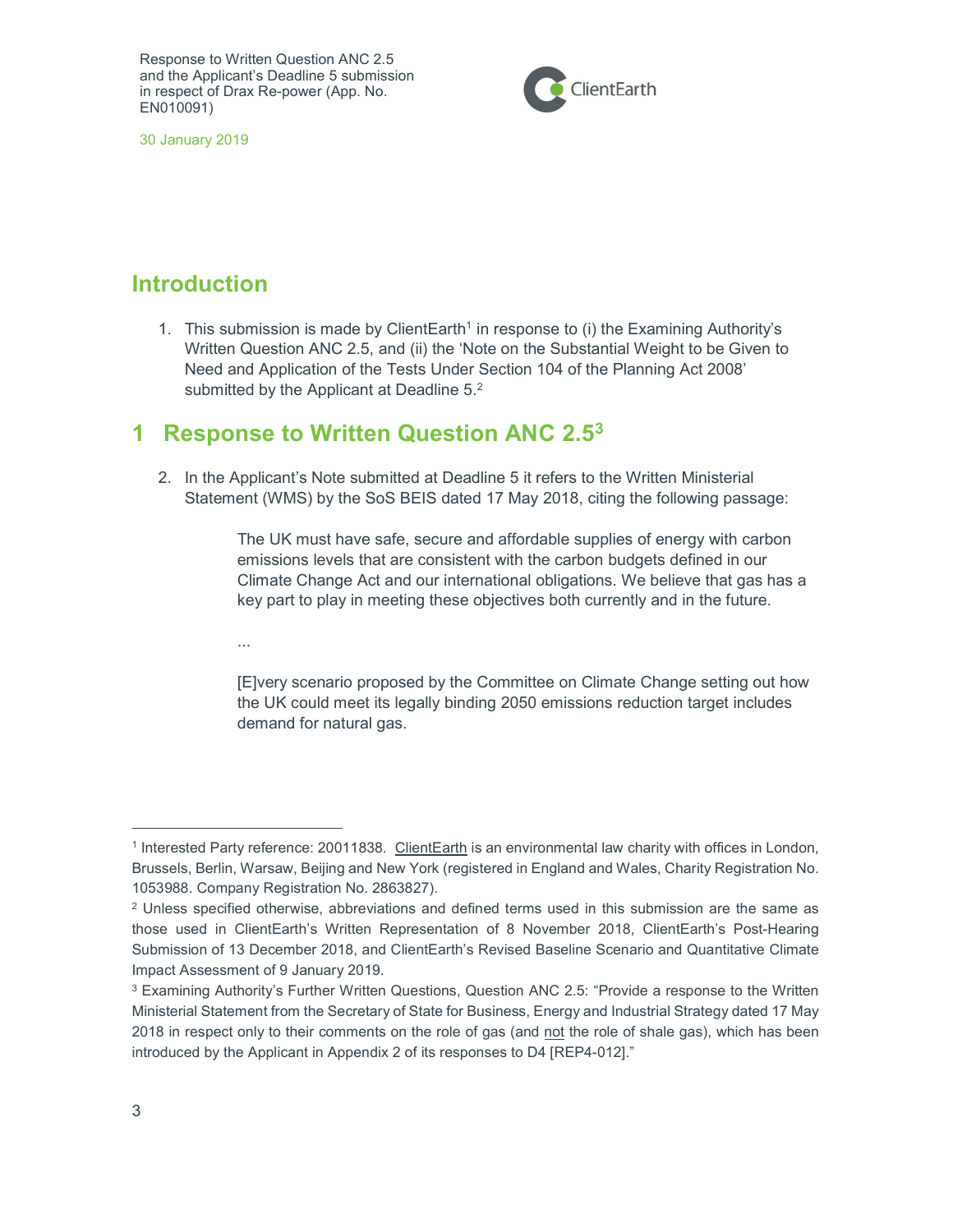

30 January 2019

- 3. The Applicant suggests that this statement on the future need for gas "re-affirms the policy in the energy NPSs".<sup>4</sup>
- 4. To recall, EN-1 envisages an increasingly residual or back-up role for unabated fossil fuel generation on the grid:

If fossil fuel plant remains the most cost-effective means of providing such backup, particularly at short notice, it is possible that even when the UK's electricity supply is almost entirely decarbonised we may still need fossil fuel power stations for short periods when renewable output is too low to meet demand, for example when there is little wind.<sup>5</sup>

…

Fossil fuel power stations play a vital role in providing reliable electricity supplies: they can be operated flexibly in response to changes in supply and demand, and provide diversity in our energy mix. They will continue to play an important role in our energy mix as the UK makes the transition to a low carbon economy, and Government policy is that they must be constructed, and operate, in line with increasingly demanding climate change goals. 6

…

As set out in paragraph 3.3.8 above, a number of fossil fuel generating stations will have to close by the end of 2015. Although this capacity may be replaced by new nuclear and renewable generating capacity in due course, it is clear that there must be *some* fossil fuel generating capacity to provide back-up for when generation from intermittent renewable generating capacity is low and to help with the transition to low carbon electricity generation. It is important that such fossil fuel generating capacity should become low carbon, through development of CCS, in line with carbon reduction targets. 7

<sup>4</sup> Applicant's Note on the Substantial Weight to be Given to Need and Application of the Tests Under Section 104 of the Planning Act 2008, para 6.20.

<sup>5</sup> EN-1, para 3.3.11 (our emphasis).

<sup>6</sup> EN-1, para 3.6.1 (our emphasis).

<sup>&</sup>lt;sup>7</sup> EN-1, para 3.6.8 (our emphasis).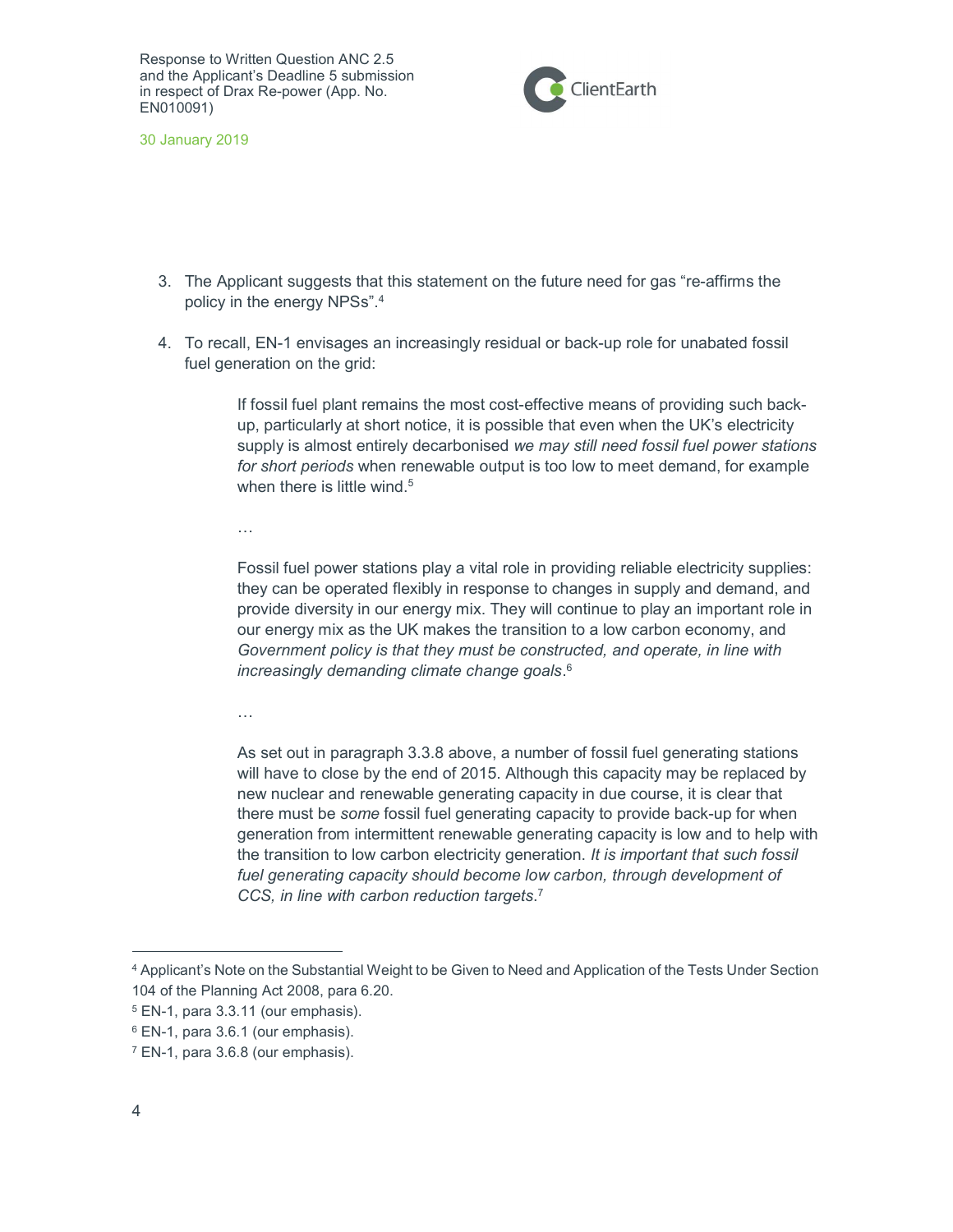

30 January 2019

- 5. This declining role for gas in power generation is also consistent with BEIS's Updated Energy and Emissions Projections, which show gas-fired generation more than halving by 2028 (from 155 TWh to 74 TWh). By 2035, gas-fired generation is at less than a third of its current level (49 TWh).<sup>8</sup>
- 6. The reference in the WMS to the CCC's scenarios also helps to confirm that the "key part" that the Government believes gas will play is in providing a residual or back-up function. In the CCC's latest power scenarios for 2030 (reproduced below), gas is used to generate between approx. 15-25% of the UK's power,<sup>9</sup> down from its current share of approx. 40%.<sup>10</sup>



<sup>&</sup>lt;sup>8</sup> BEIS, Updated Energy and Emissions Projections, 2017, Annex J (total electricity generation by source) (https://www.gov.uk/government/uploads/system/uploads/attachment\_data/file/666265/Annex-j-totalelectricity-gen-by-source.xls).

<sup>9</sup> CCC, Reducing UK emissions - 2018 Progress Report to Parliament, 2018 (https://www.theccc.org.uk/wpcontent/uploads/2018/06/CCC-2018-Progress-Report-to-Parliament.pdf), p. 70, Fig. 2.7. 10 CCC, Reducing UK emissions - 2018 Progress Report to Parliament, 2018, p. 57, Fig. 2.3.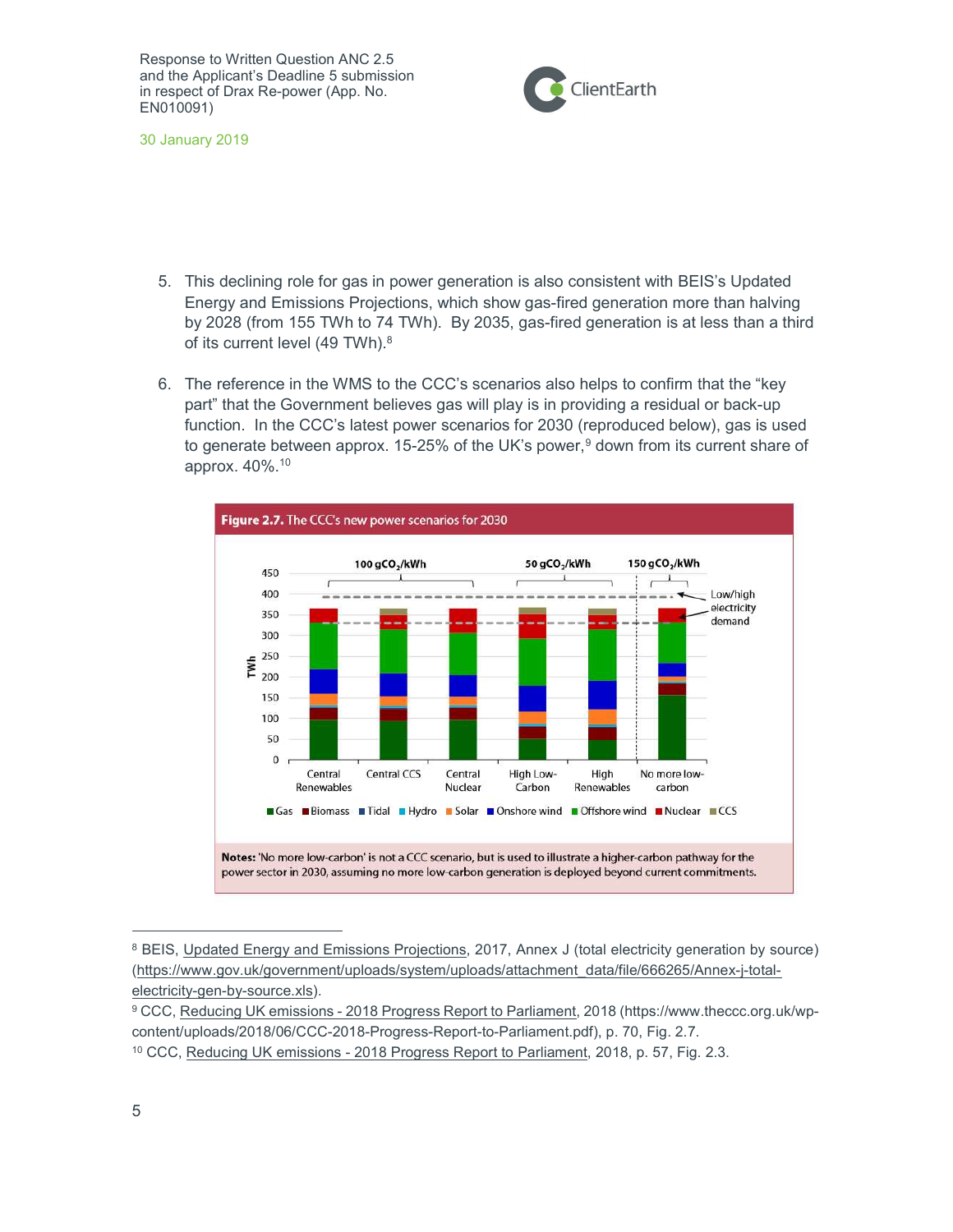

30 January 2019

- 7. The lower end of the CCC's range for gas generation of approximately 15% is consistent with the Government's Clean Growth Strategy, which envisages 85% low-carbon generation by 2032 and 99% low-carbon generation by 2050.<sup>11</sup> To underscore the conservative nature of the Government's projections, National Grid's two scenarios that comply with the UK's 2050 carbon reduction target go further, seeing gas-fired generation fall to between 5-8% of UK power generation by 2032.<sup>12</sup>
- 8. This is the context in which the WMS refers to gas's role on the UK grid and to UK demand for gas. The Applicant has failed to explain how the Proposed Development is consistent with this role.

# 2 New arguments advanced in the Applicant's 'Note on the Substantial Weight to be Given to Need and Application of the Tests Under Section 104 of the Planning Act 2008'

9. In the following we respond to new arguments advanced by the Applicant in its 'Note on the Substantial Weight to be Given to Need and Application of the Tests Under Section 104 of the Planning Act 2008' submitted at Deadline 5. To the extent that the Applicant's Note repeats existing arguments, ClientEarth repeats the points it has made in previous submissions in this examination (i.e. ClientEarth's (i) Written Representation, (ii) Post-Hearing Submission and (iii) Revised Baseline and Quantitative Climate Impact Assessment). The following therefore supplements ClientEarth's previous submissions.

## 2.1 The assessment of need under the NPS framework

10. In its Deadline 5 submission, the Applicant proposes the following approach to assessing need under the NPS framework:

> NPS EN-1, as re-affirmed by NPS EN-2, establishes the need for the Proposed Scheme;

<sup>11</sup> BEIS, Clean Growth Strategy, 2017, pp 142 and 152.

<sup>&</sup>lt;sup>12</sup> National Grid, *Future Energy Scenarios*, July 2018, Data Workbook, Tab 5.2 and 5.3. (http://fes.nationalgrid.com/media/1366/2018-fes-charts-v2\_as-published.xlsx).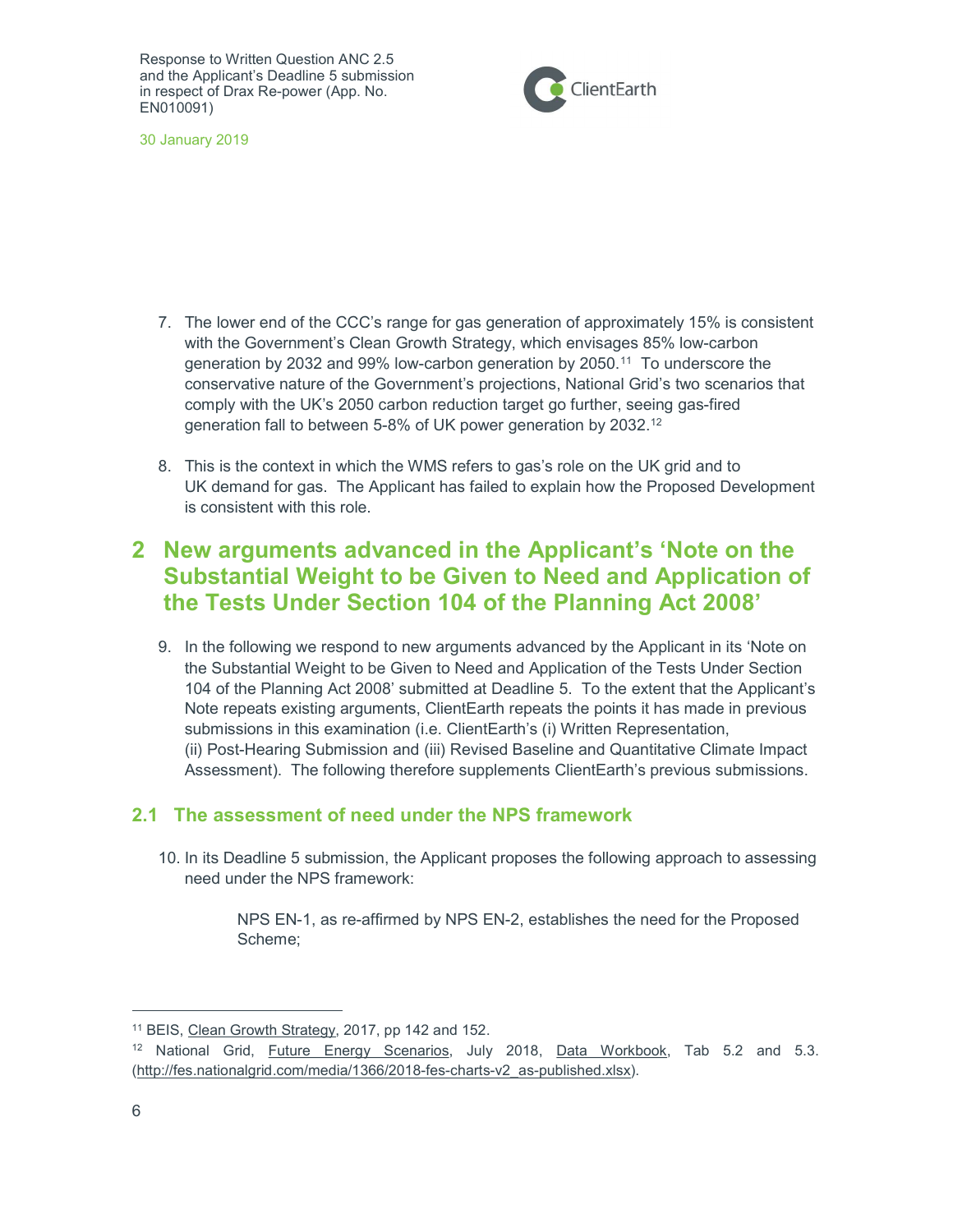

30 January 2019

NPS EN-1 requires that substantial weight be given to the contribution that the Proposed Scheme would make towards satisfying the identified need;

the precise amount of weight, within the floor set of "substantial", that is attributed to the consideration of need in this case should be proportionate to the anticipated extent of the Proposed Scheme's actual contribution to satisfying the need  $\dots^{13}$ 

11. In this approach, the need for the project is (i) assumed and given substantial weight, and also (ii) assessed (apparently by reference to projections<sup>14</sup>) in order to determine the "degree or category"<sup>15</sup> of substantial weight to be applied. The Applicant suggests that a scale of substantial weight should be used, presumably ranging from "low" to "high" via "moderate" degrees of substantial weight.<sup>16</sup>

<sup>&</sup>lt;sup>13</sup> Applicant's Note on the Substantial Weight to be Given to Need and Application of the Tests Under Section 104 of the Planning Act 2008, para 2.19. See also para 2.9 ("The precise amount or category of weight (within that floor set of "substantial") is determined on the basis set out in paragraph 3.2.3 of NPS EN-1. Accordingly, the ExA and the SoS are not required to grapple with whether there is a need for the type of infrastructure in question and, accordingly, whether there is a need for the Proposed Scheme; the ExA and the SoS are told to assume there is a need and that substantial weight must be given to that need.").

<sup>14</sup> See, e.g., Applicant's Note on the Substantial Weight to be Given to Need and Application of the Tests Under Section 104 of the Planning Act 2008, para 3.9 ("In addition to the UK wide need for electricity, there is also a need based on National Grid's boundary areas around the country, the latest projections of which are set out in the National Grid's Electricity Ten Year Statement … If one simply looks at these projections, then the capacity of the Proposed Scheme makes a contribution to the applicable boundary area for Drax."). Nevertheless, the Applicant continues to rail against the inherent fallibility of projections and forecasts. See, e.g., para 2.11 ("The use of the words "anticipated extent" are important as no-one can be definitive about the precise extent of electricity demand going forward and the NPS makes it expressly clear that a projection is simply that.").

<sup>15</sup> Applicant's Note on the Substantial Weight to be Given to Need and Application of the Tests Under Section 104 of the Planning Act 2008, para 6.8.

<sup>&</sup>lt;sup>16</sup> See, e.g., Applicant's Note on the Substantial Weight to be Given to Need and Application of the Tests Under Section 104 of the Planning Act 2008, para 6.10 ("The paper concludes that a high degree of substantial weight should be afforded to the anticipated extent of the Proposed Scheme's actual contribution to satisfying the demonstrated need.").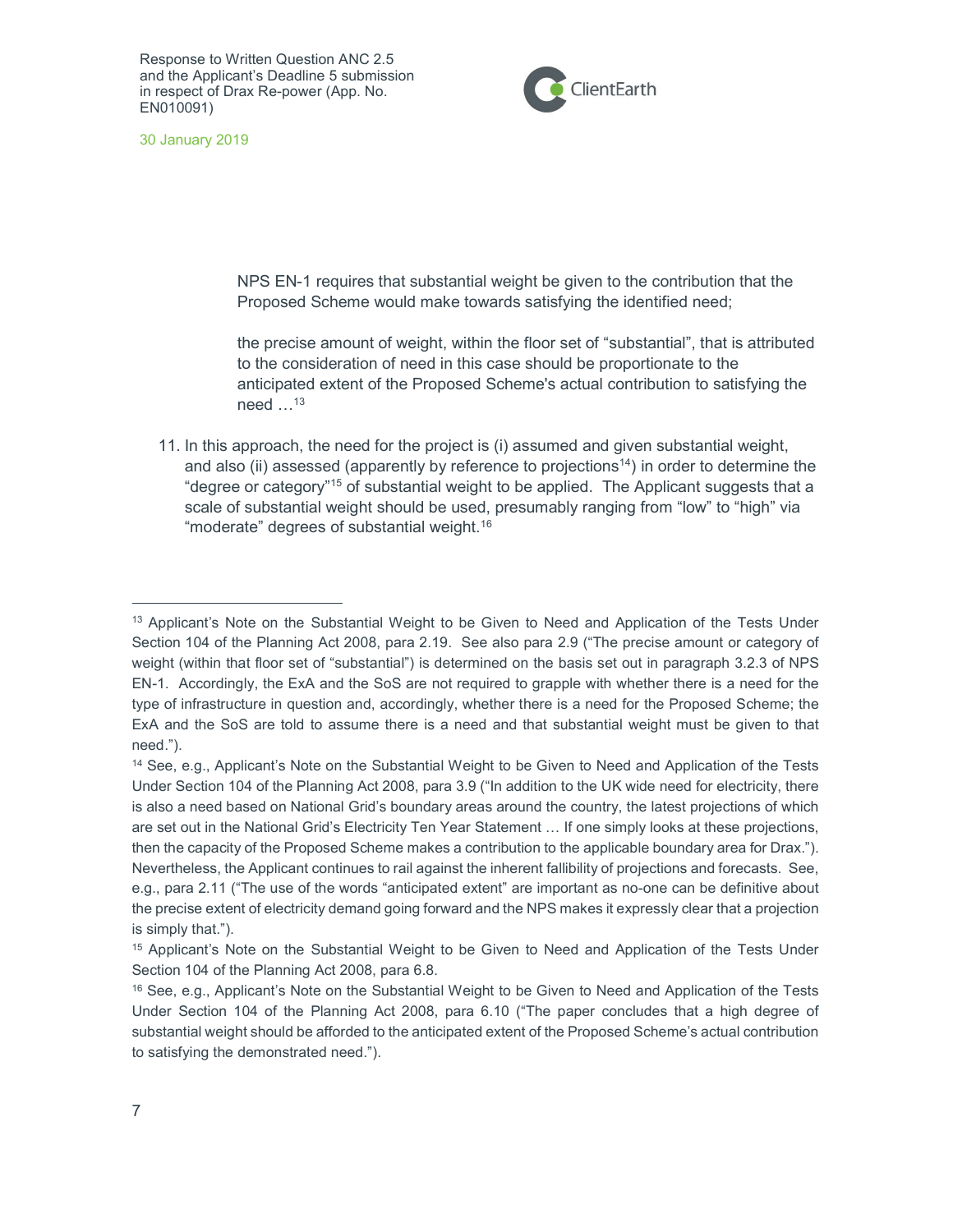

30 January 2019

12. However, this approach has no basis in the NPSs:

- a. The Applicant continues to suggest that paragraph 3.1.3 of EN-1 requires the need for the Proposed Development to be assumed when this paragraph in fact refers to "the types of infrastructure covered by the energy NPSs" (such as renewable, nuclear and fossil fuel generation), and nowhere in EN-1 is it stated that the need for individual projects should be assumed.<sup>17</sup>
- b. When individual projects are addressed in the following paragraph (3.1.4), EN-1 states that substantial weight should be given to the contribution that a project would make towards satisfying the need for the type of infrastructure in question.
- c. Paragraph 3.2.3 of EN-1 provides guidance as to the required approach to applying paragraphs 3.1.3 and 3.1.4:
	- i. It clarifies that "in any given case" the weight to be attributed to need in the planning balance should be "proportionate to" the "anticipated extent" of the project's "actual contribution to satisfying the need for a particular type of infrastructure."<sup>18</sup>
	- ii. In deciding an application, the weight to be given to need versus (say) biodiversity or noise is therefore a factor of the project's anticipated actual contribution to the need for the type of infrastructure in question. To assess the project's anticipated actual contribution to that need, it is necessary to take into account: (i) existing and planned capacity; (ii) the most reliable and up-to-date projections; and (iii) the scale and urgency of the need set out in EN-1<sup>19</sup>. For example:
		- 1. No weight should be attributed to need in the planning balance where – as here – a project is not anticipated to contribute to the need for a type of energy infrastructure, given (i) sufficient existing and planned capacity, (ii) in light of the most reliable and

<sup>17</sup> See ClientEarth's Post-Hearing Submission, para 8.

<sup>18</sup> EN-1, para 3.2.3 ("The [SoS] should therefore give substantial weight to considerations of need. The weight which is attributed to considerations of need in any given case should be proportionate to the anticipated extent of a project's actual contribution to satisfying the need for a particular type of infrastructure.").

<sup>19</sup> EN-1, para 3.1.3.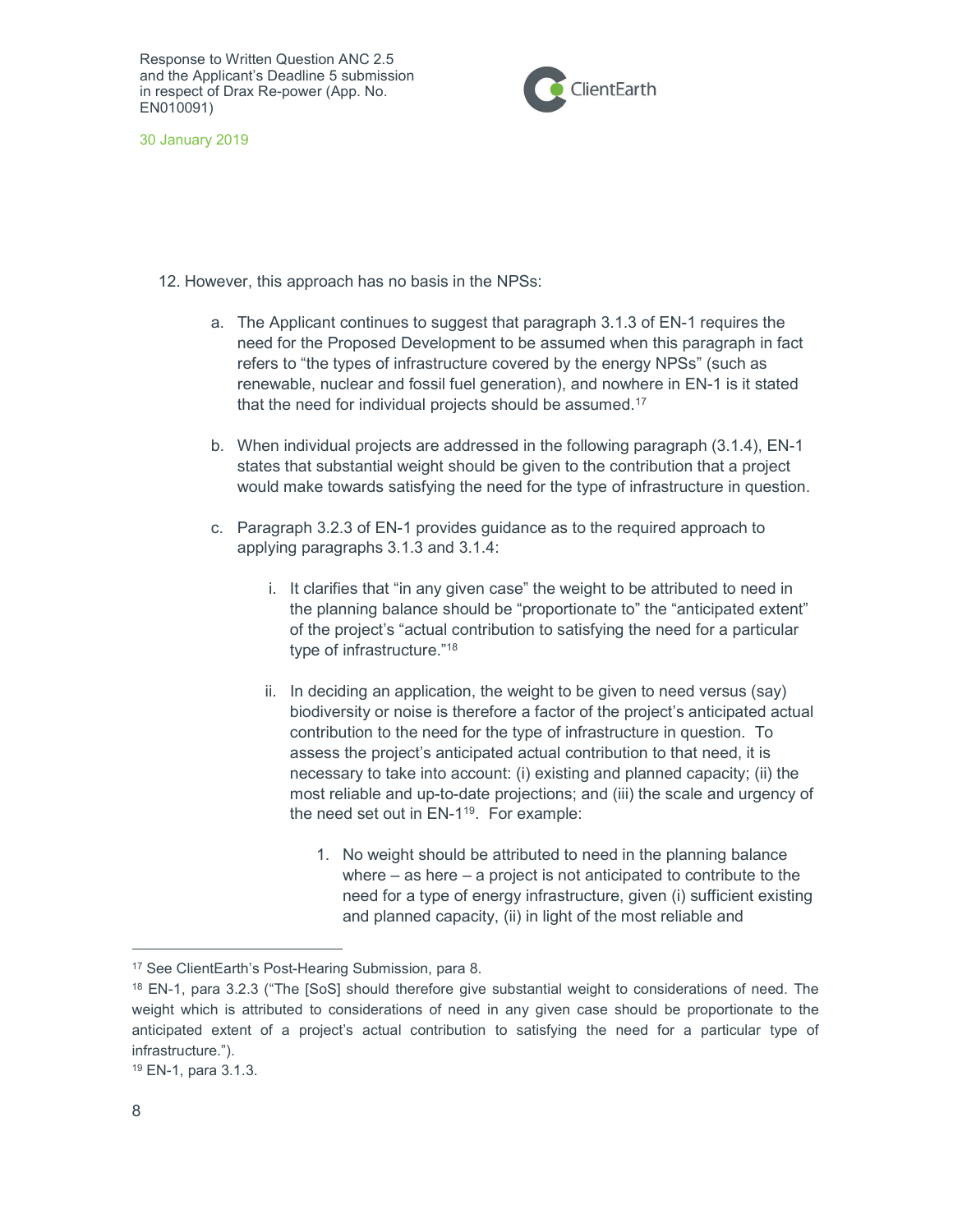

30 January 2019

up-to-date projections, and (iii) taking into account the relative scale and urgency of the need for the infrastructure in question under EN-1.

- 2. By contrast, need should be attributed substantial weight in the planning balance where a project is anticipated to contribute to the need for a type of energy infrastructure, given (i) insufficient existing and planned capacity, (ii) in light of the most reliable and up-to-date projections, and (iii) taking into account the relative scale and urgency of the need for the infrastructure in question under EN-1.
- iii. In this respect, the last sentence of paragraph 3.2.3 simply clarifies what is meant by (i) giving "substantial weight to considerations of need" in the preceding sentence, and (ii) giving "substantial weight to the contribution which projects would make" in paragraph 3.1.4.
- d. The Applicant is therefore right that paragraph 3.2.3 "should be read together with paragraphs 3.1.3 and 3.1.4 which provide the over-arching decision making principles". However, rather than doing so, its interpretation of paragraph 3.2.3 results in an approach that diverges from those paragraphs by creating a complex and artificial weighting framework that has no basis in the wording of paragraphs 3.1.3 and 3.1.4. As the Examining Authority has noted, this approach suggests that the need for the project should be counted twice (once assumed, once assessed), without explaining how such double counting is supported by the NPS or wider planning policy.<sup>20</sup>
- 13. Of course, the approach suggested in the Applicant's Deadline 5 submission is just the latest iteration of its position on this question:

<sup>&</sup>lt;sup>20</sup> Examining Authority's Further Written Questions, Question ANC 2.1 ("The ExA suggests that Paragraph 3.1.3 will already have considered the contribution new power projects would have to meeting the three pillars, and to do so again to assess individual contributions as advocated by Paragraph 3.2.3 of NPS EN-1 would in essence amount to double counting.")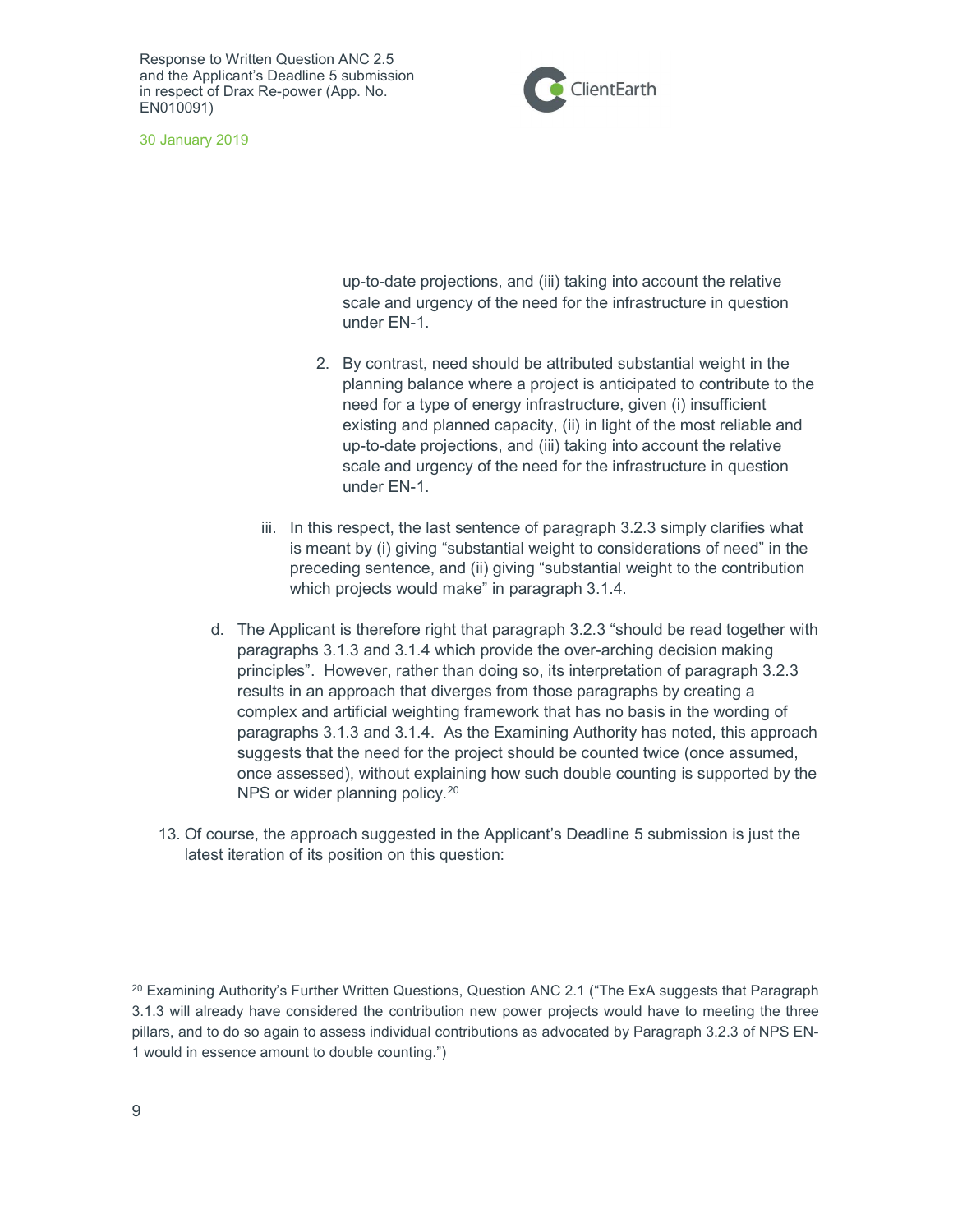

30 January 2019

- a. At the Preliminary Meeting, the Applicant claimed that the issue of the need for the project was "outside the remit of this examination".<sup>21</sup>
- b. In its Deadline 2 and 3 submissions, the Applicant stated that the need for the Proposed Development was "not up for debate",<sup>22</sup> that "decisions should proceed on the basis that need for schemes such as that proposed here has been demonstrated", $23$  with projections and forecasts being of no relevance. $24$
- c. Whereas the Applicant now suggests that need for the Proposed Development should be both assumed and assessed (apparently by reference to projections and forecasts) in a complex hybrid approach<sup>25</sup> – one that finds no support in either the text or context of the NPSs.
- 14. The question of the need for the Proposed Development has therefore gone from being entirely outside of the scope of the examination to being an intrinsic part of the SoS's decision-making process. This change of approach is presumably intended to respond to the criticism that the Applicant's existing approach rendered paragraphs 3.1.4 and 3.2.3 entirely redundant.<sup>26</sup> However, the Applicant is still to provide a workable and logically consistent interpretation of this key part of the NPS framework.
- 15. Irrespective of the proper interpretation of the NPSs, the Applicant's approach to assessing need continues to fail to consider the Proposed Development's anticipated actual contribution to need given (i) government and other projections, and (ii) the levels of existing and planned capacity. As explained immediately below, when the Applicant

<sup>&</sup>lt;sup>21</sup> See Planning Inspectorate's Preliminary Meeting Note, p. 18 ("ClientEarth requested the project's climate impacts and consistency with the UK climate change commitments and the need for the project. The Applicant objected to the inclusion of these issues on the ground that these issues related to policy which is outside the remit of this examination.")

<sup>22</sup> Applicant's Response to Written Questions, para 2.1.71.

<sup>23</sup> Applicant's Response to Written Representations, para 4.6.4.

<sup>24</sup> Applicant's Response to Written Representations, paras 4.10.5 and 4.10.9 ("…the forecast is not a "target" nor is it a prediction of "need".").

<sup>&</sup>lt;sup>25</sup> See Applicant's Note on the Substantial Weight to be Given to Need and Application of the Tests Under Section 104 of the Planning Act 2008, paras 2.9, 2.11 and 2.19.

<sup>26</sup> See, e.g., ClientEarth's Post-Hearing Submission, para 8.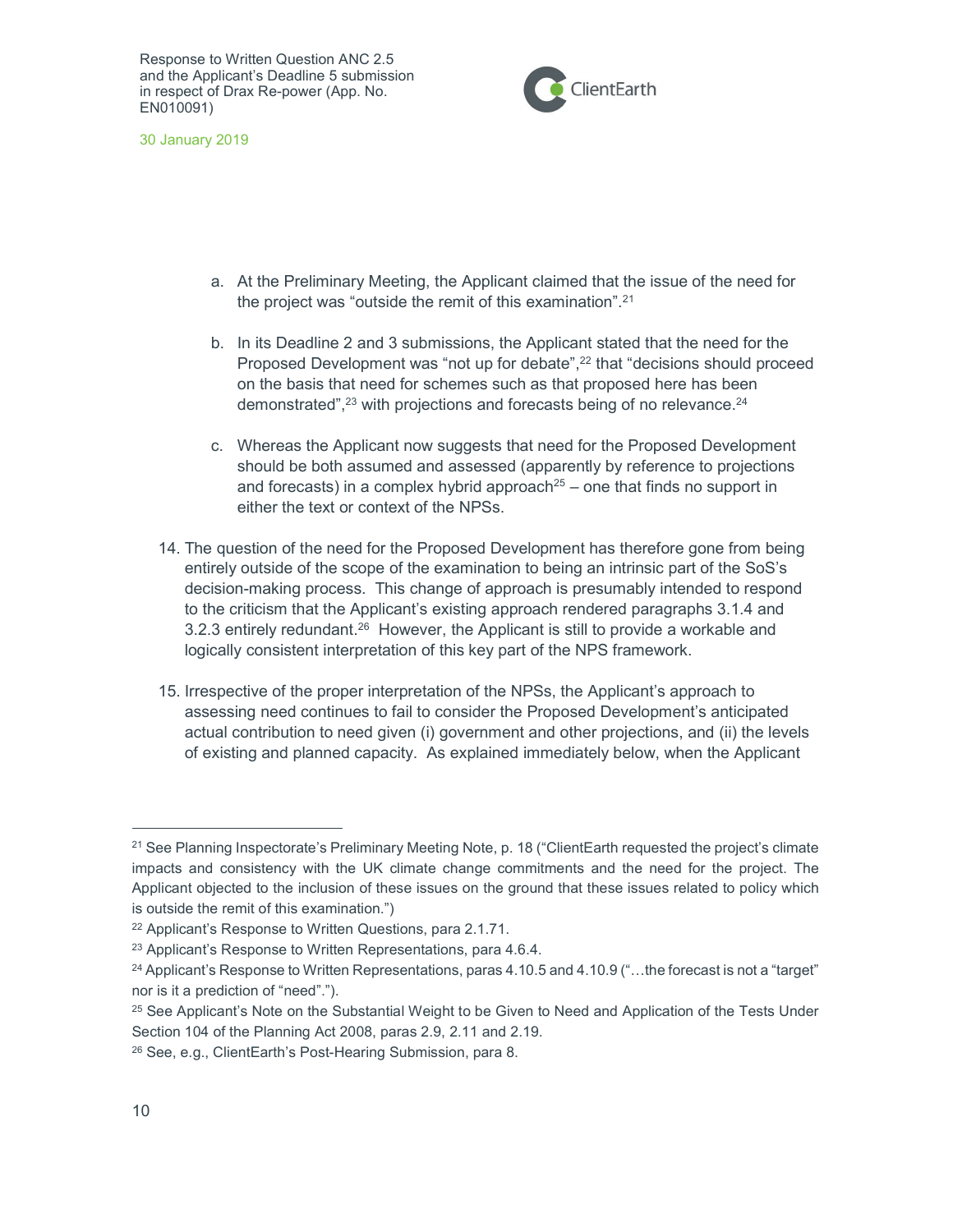

30 January 2019

does purport to provide evidence of a need for the Proposed Development specifically – in the context of local grid operability – it does so on a false basis.

## 2.2 Local grid operability

- 16. Having now accepted that the SoS should consider the Proposed Development's anticipated actual contribution to need, $27$  the Applicant has advanced a new argument regarding the specific contribution that it says the Proposed Development would make to local grid operability. This argument was first raised at ISH1,<sup>28</sup> before being presented in more detail in the Applicant's submissions at Deadline 5.<sup>29</sup>
- 17. The Applicant bases its argument on National Grid's latest Electricity Ten Year Statement (published in November 2018), which the Applicant appended to its Deadline 4 submission. Specifically, it relies on Figure B7a.2 of the Ten Year Statement, which it says show a particular level of required thermal generation capacity in the Drax area:

The current projection of the total transfer requirement (i.e. the energy needed to transmit renewable energy around the system to where it is needed) for the boundary area in which Drax operates is around 16GW (see figure B7a.2 in the updated Ten Year Statement, November 2018), hence there are still significant levels of gas generation projected for 2030.<sup>30</sup>

<sup>27</sup> See Section 2.1 above.

<sup>&</sup>lt;sup>28</sup> See Applicant's Written Summary of Oral Case Put at ISH1, paras 3.30, 3.45-3.47, 3.61, and 3.64-3.65. <sup>29</sup> Applicant's Note on the Substantial Weight to be Given to Need and Application of the Tests Under Section 104 of the Planning Act 2008, paras 3.4 and 3.16-3.44.

<sup>&</sup>lt;sup>30</sup> Applicant's Note on the Substantial Weight to be Given to Need and Application of the Tests Under Section 104 of the Planning Act 2008, para 3.40. See also para 3.4 ("In addition to the UK wide need for electricity, there is also a need based on National Grid's boundary areas around the country, the latest projections of which are set out in the National Grid's Electricity Ten Year Statement 2018 (Chapter 3 of which was provided at Appendix 4 to the Written Summary of Applicant's Oral Case at Issue Specific Hearing …). If one simply looks at these projections, then the capacity of the Proposed Scheme makes a contribution to the applicable boundary area for Drax. However, even with the Proposed Scheme there would still remain a shortfall."). See also Applicant's Written Summary of Oral Case Put at ISH1, paras 3.30 ("As is explained later in this summary, in the boundary area where Drax power station is located, if there is a high penetration of renewable energy from the north and Scotland, this results in a large security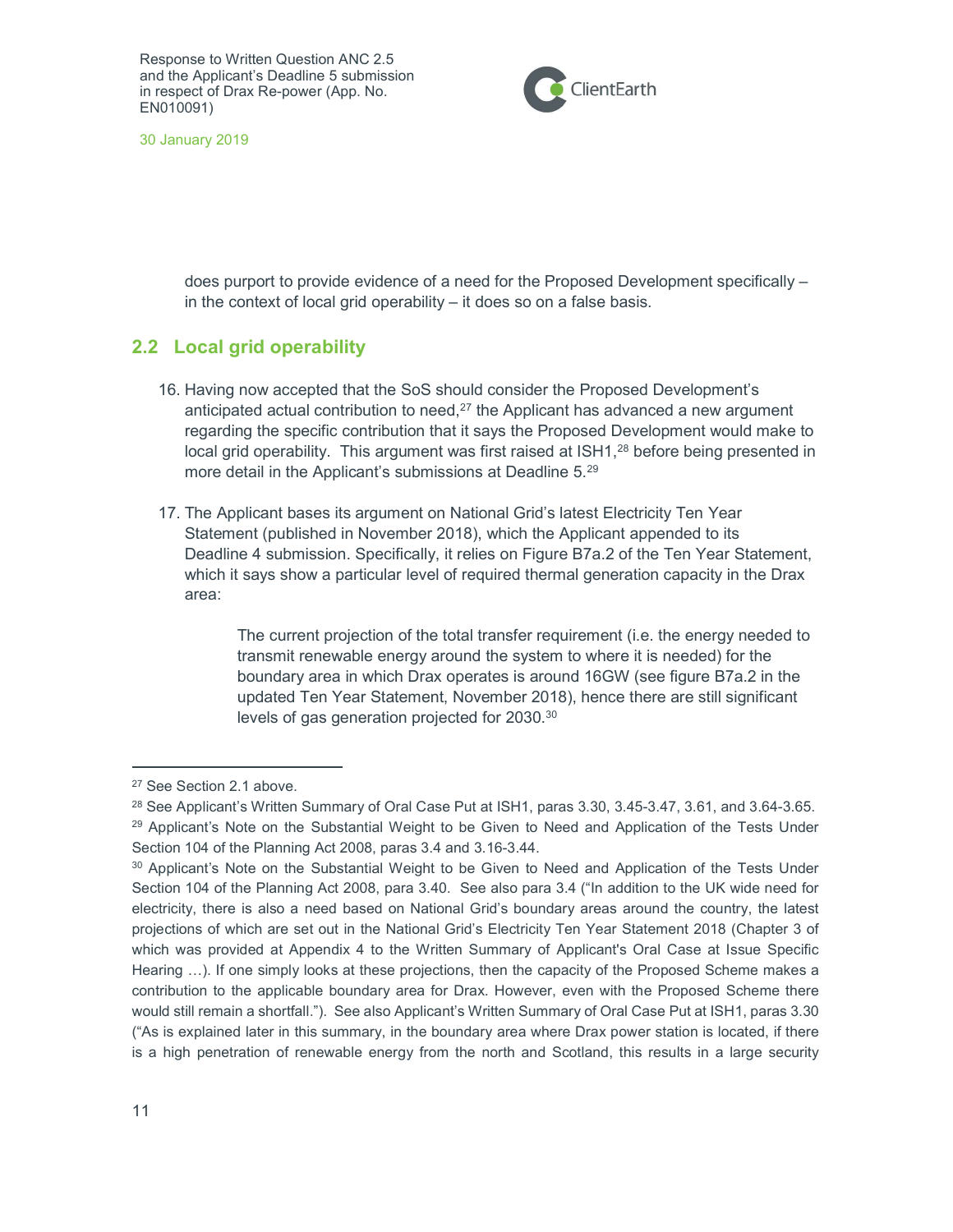

30 January 2019

- 18. However, as has already noted in his Deadline 5 submission,<sup>31</sup> this is not what Figure B7a.2 shows. Figure B7a.2 (and the equivalent figures provided in respect of each Boundary line) simply show for each Future Energy Scenario:
	- a. future power flows that National Grid expects will need to cross the relevant boundary; and
	- b. the current capability of the transmissions system to support such power flows. $32$
- 19. Figure B7a.2 therefore says nothing about the level of gas or other thermal generation needed in a particularly region to achieve a stable or safe transmission system. The 16GW in 2030 in the Two Degrees scenario that the Applicant appears to be relying on is

requirement which has to be met from fossil fuel plants in the SO Stack (currently coal and other lower efficiency plants). The current projection of the total transfer requirement (i.e. the energy needed to transmit renewable energy around the system to where it is needed) for the boundary area in which Drax operates is 16GW, hence there are still significant levels of gas generation projected for 2030."), and 3.61 ("Mr Preece responded, explaining that there are forecasts for the transfer requirements in Drax's area (Boundary B7a, as explained above) only. For 2030 the forecasted transfer requirement is for 13GW up to 17GW in Boundary B7a (National Grid's Ten Year Statement, page 61 (see Appendix 4))."). This reference to page 61 would appear to be a typographical error, given that page 61 concerns Boundary NW3.

<sup>31</sup> Julian May, Deadline 5 Submission, p. 2 ("The Boundary concept uses imagined boundary LINES on the UK map …. I assume the 16 GW figure was taken from the projection of the boundary capacity needed for the boundary line north of the area Drax operates in (B7(a)). We are talking about the transfer capacity of power lines and offshore High Voltage DC links that geographically crosses this boundary line (and may or may not connect to land within the adjacent areas), NOT about projections of any generation capacity required in any AREA.").

<sup>&</sup>lt;sup>32</sup> National Grid, Electricity Ten Year Statement, November 2018 (https://www.nationalgrideso.com/documents/133836-etys-2018), p. 23 and p. 100 ("'Boundary transfer capacity': The maximum pre-fault power that the transmission system can carry from the region on one side of a boundary to the region on the other side of the boundary while ensuring acceptable transmission system operating conditions will exist following one of a range of different faults.") See also National Grid, Electricity Ten Year Statement, November 2018, p. 18 ("... we use our future energy scenarios to help us decide on credible ranges of future [National Electricity Transmission System (NETS)] requirements and its present capability. This is done using the system boundary concept. It helps us to calculate the NETS's boundary capabilities and the future transmission requirements of bulk power transfer capability.").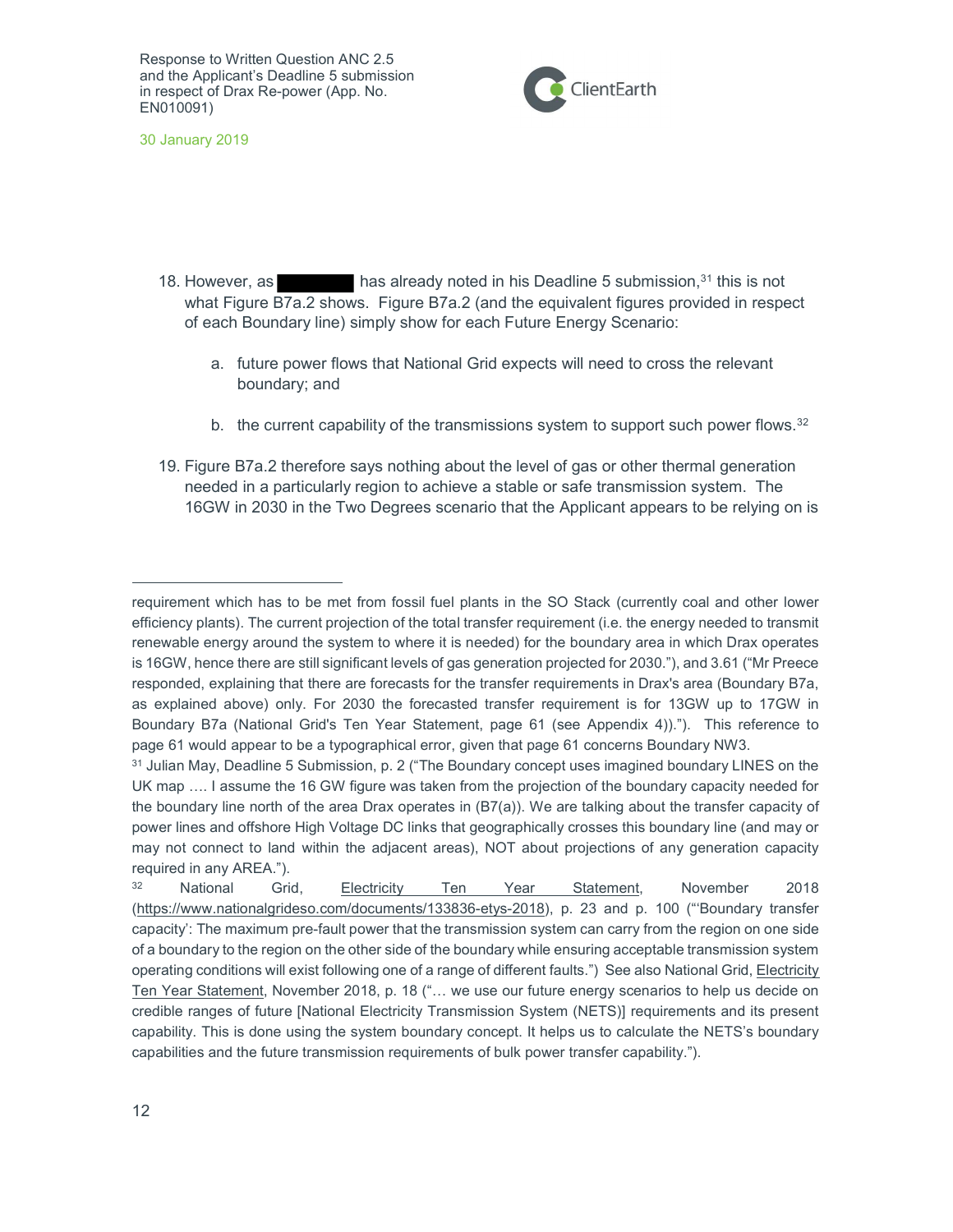

30 January 2019

in fact the level of '90% annual power flows' in 2030. $33$  The Applicant appears to have simply invented the concept of the "total transfer requirement" cited above (being "the energy needed to transmit renewable energy around the system to where it is needed") in an effort to present Figure B7a.2 in a way that supports its application.

20. Moreover, at an equally fundamental level:

- a. the Applicant is wrong to describe Boundary B7a as an "area" when it is simply a boundary line;<sup>34</sup>
- b. as the largest power flows are from north to south, $35$  the most relevant boundary to the Proposed Development featured in the Ten Year Statement is in fact Boundary B8, which lies to the south of Drax Power Station;<sup>36</sup> and
- c. As National Grid notes in the Ten Year Statement, Boundary B8 will need to be reinforced to accommodate increased north-to-south flows due to the connection

<sup>&</sup>lt;sup>33</sup> National Grid, *Electricity Ten Year Statement*, November 2018, p. 23 ("Two shaded areas are now shown on each boundary graph which represents the distribution of annual power flow. The darker shaded area shows an area in which 50% of the annual power flows lie. In percentile terms, 75% of annual power flows are lower than the upper edge of the darker shaded area and 75% are higher than the lower edge. The lighter and darker shaded areas together show an area in which 90% of the annual power flows lie. In percentile terms, 95% of annual power flows are lower than the upper edge of the lighter shaded area and 95% are higher than the lower edge.").

<sup>&</sup>lt;sup>34</sup> National Grid, Electricity Ten Year Statement, November 2018, p. 20 ("To provide an overview of existing and future transmission requirements, and report the restrictions we will see on the NETS, we use the concept of boundaries. A boundary splits the system into two parts, crossing critical circuit paths that carry power between the areas where power flow limitations may be encountered.").

<sup>35</sup> See, e.g., National Grid, Electricity Ten Year Statement, November 2018, pp 44 and 46 ("Presently, most of the northern transmission network is oriented for north-south power flows with connections for demand and generation along the way. At times of high wind generation the power flow will mostly be from north to south, with power coming from both internal boundary generation and generation further north in Scotland. When most of this area and Scotland is generating power, the transmission capability can be highly stressed. The loss of one of the north to south routes can have a highly undesirable impact on the remaining circuits.").

<sup>36</sup> See National Grid, Electricity Ten Year Statement, November 2018, p. 51.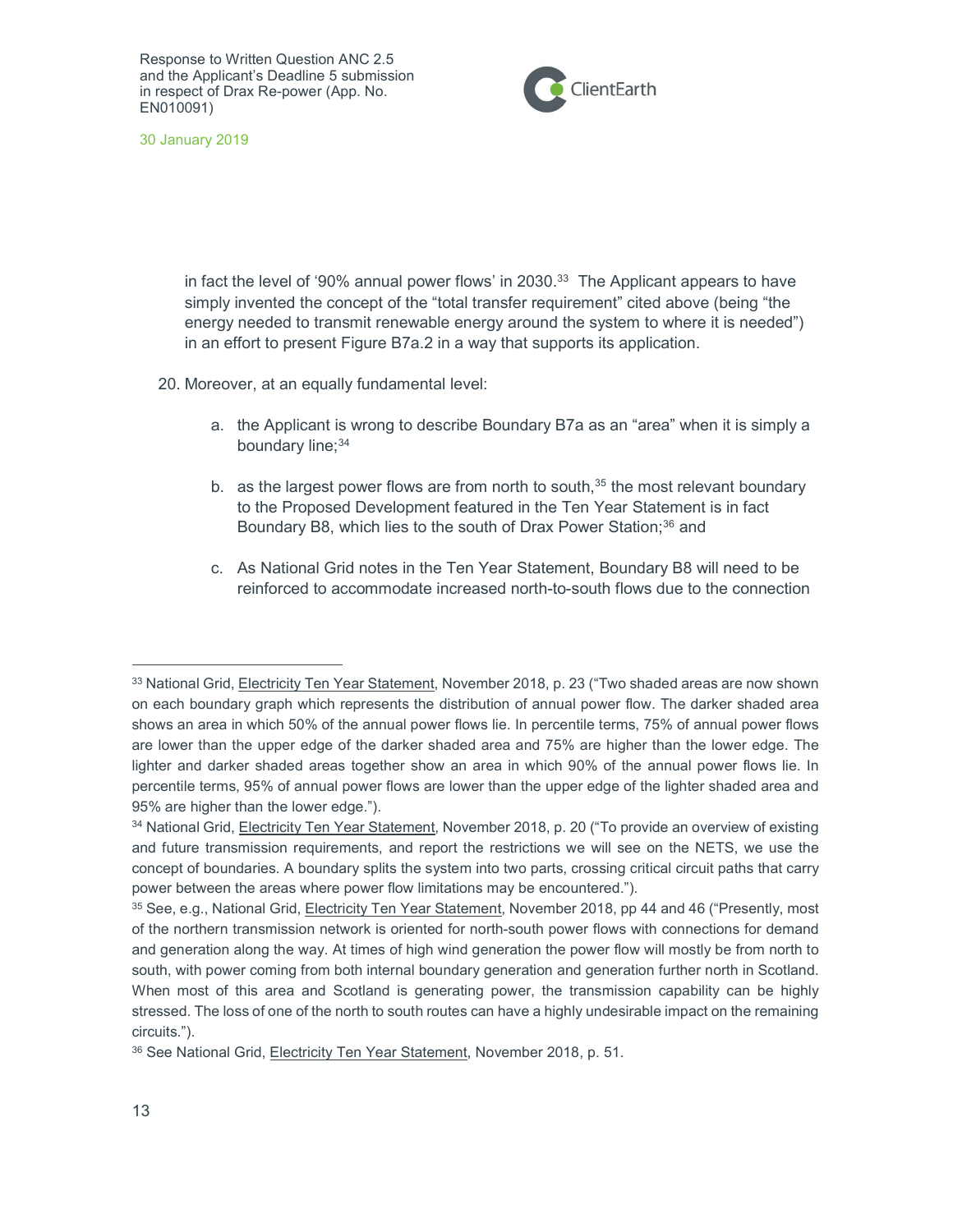

30 January 2019

of new intermittent renewable generation to the north of the boundary.<sup>37</sup> The Proposed Development would therefore add to this power flow and to the associated cost in reinforcing the network. Rather than implying a need for the Proposed Development, the Ten Year Statement suggests that the Proposed Development will exacerbate existing capability shortfalls.<sup>38</sup> By extension, less generation capacity above the B8 boundary (where Proposed Development would be situated) would reduce the required boundary capability. If anything, the Ten Year Statement suggests a need to site additional generation capacity in southern ('importing') transmission regions where possible.

- 21. It is obviously highly concerning that the Applicant has advanced such a plainly misleading argument.
- 22. When the Ten Year Statement does address the level of generation capacity in the North of England transmission region, it shows (i) a decline in future fossil fuel capacity generation in the region in all four National Grid scenarios, and (ii) a steep decline in the two scenarios that comply with the UK's 2050 carbon reduction target ("Community Renewables" and "Two Degrees"). Figure NE.2 ("Generation capacity mix scenarios for the North of England") shows the level of fossil fuel generation capacity across the region

<sup>37</sup> National Grid, Electricity Ten Year Statement, November 2018, p. 52 ("Figure B8.2 above shows the projected boundary power flows crossing B8 for the next 20 years. The boundary capability is limited to 10GW by loading limits of a Cellarhead–Drakelow 400kV circuit. Across all the [Future Energy Scenarios (FES)], the [Security And Quality of Supply Standards (SQSS)] Economy required transfer and expected power flows grow to beyond the present boundary capability. This suggests a need for network development to manage the increasing power flows. Some of the FES show a peak in power flow requirements within ten years, meaning development options could need to be done quickly. Based on the FES, high levels of intermittent generation will be connecting to the north of the boundary, leading to a broad range of boundary power flows.").

<sup>38</sup> In situations where wind output is low and power flows across the B8 Boundary from south to north, those flows could be reduced by the Proposed Development. However, as the boundary capability is more than adequate to accommodate such south to north flows, the Proposed Development would add no value. See National Grid, Electricity Ten Year Statement, November 2018, p. 52 ("The magnitude of the south to north power flows is low compared to those in the opposite direction so network capability should be sufficient to support those conditions.")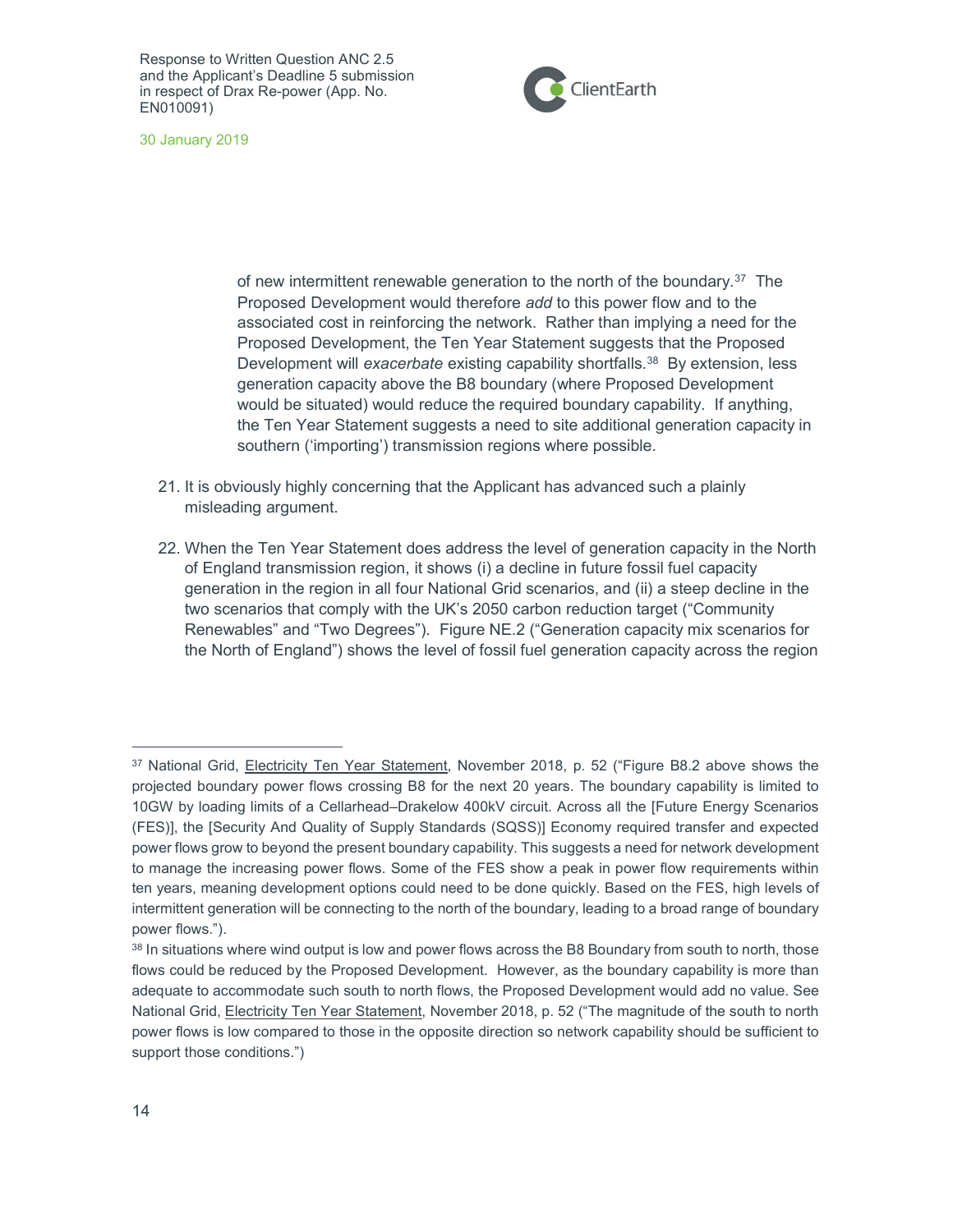

30 January 2019

– from the Scottish border to the north Midlands – falling from 12GW currently to as little as 4GW in 2035 in the Two Degrees scenario.<sup>39</sup>

23. In its more general discussion of grid system services, the Applicant suggests that grid inertia (or more accurately frequency control) is a location-specific issue;<sup>40</sup> in fact, frequency control is not location dependant and resources contributing to frequency stability can be located anywhere on the grid. $41$  Frequency control can also be provided by battery storage and frequency-sensitive demand instead of through the inertia provided by synchronous generation units such as conventional thermal generators.<sup>42</sup> In this respect, the table included in the Applicant's Deadline 5 submission risks giving the impression that inertia is an end in itself rather than a means to an end (the end being frequency control and system stability).<sup>43</sup> Indeed, in National Grid's first Enhanced Frequency Reserve (EFR) auction – in effect, a replacement for inertia<sup>44</sup> – all of the

<sup>41</sup> National Grid, Operability Strategy 2018, November 2018 (https://www.nationalgrideso.com/sites/eso/files/documents/Operability%20Strategy%20Report%20Final.p  $df$ ), pp 9-16.

<sup>39</sup> National Grid, Electricity Ten Year Statement, November 2018, p. 45.

<sup>40</sup> See, e.g., Applicant's Note on the Substantial Weight to be Given to Need and Application of the Tests Under Section 104 of the Planning Act 2008, para 3.32 ("A key aspect which is not dealt with within the Vivid Economics report is the strategic location required for plant within the network to maintain inertia as well as other system services.") and para 3.36 ("As identified in National Grid's Ten Year Statement 2018 … there is a security requirement for Boundary B7a to maintain short circuit levels and inertia.").

<sup>42</sup> National Grid, Operability Strategy 2018, November 2018, p. 12 ("We procure the bulk of our frequency response via balancing services contracts. … These services include: Firm Frequency Response (FFR), Frequency Control by Demand Management (FCDM), Enhanced Frequency Response (EFR), Legacy bi-lateral contracts.").

<sup>43</sup> Applicant's Note on the Substantial Weight to be Given to Need and Application of the Tests Under Section 104 of the Planning Act 2008, para 3.43.

<sup>44</sup> National Grid, Enhanced Frequency Response Market Information Report, 26 August 2016 (https://www.nationalgrideso.com/sites/eso/files/documents/EFR%20Market%20Information%20Report%2 0v1%20%281%29\_1.pdf), p. 1 ("… NGET procures a service known as dynamic frequency response, whereby providers automatically vary their power consumption or production (technology dependent) to compensate for deviations in system frequency away from the nominal Great Britain frequency of 50Hz. The changing generation mix in Great Britain is reducing the contribution that synchronous generation makes to the energy market, which in turn is reducing the level of system inertia, particularly on low demand days when there is a high penetration of renewable plant. Lower system inertia affects the ability of the System Operator (SO) to manage the system frequency within normal operating limits. This in turn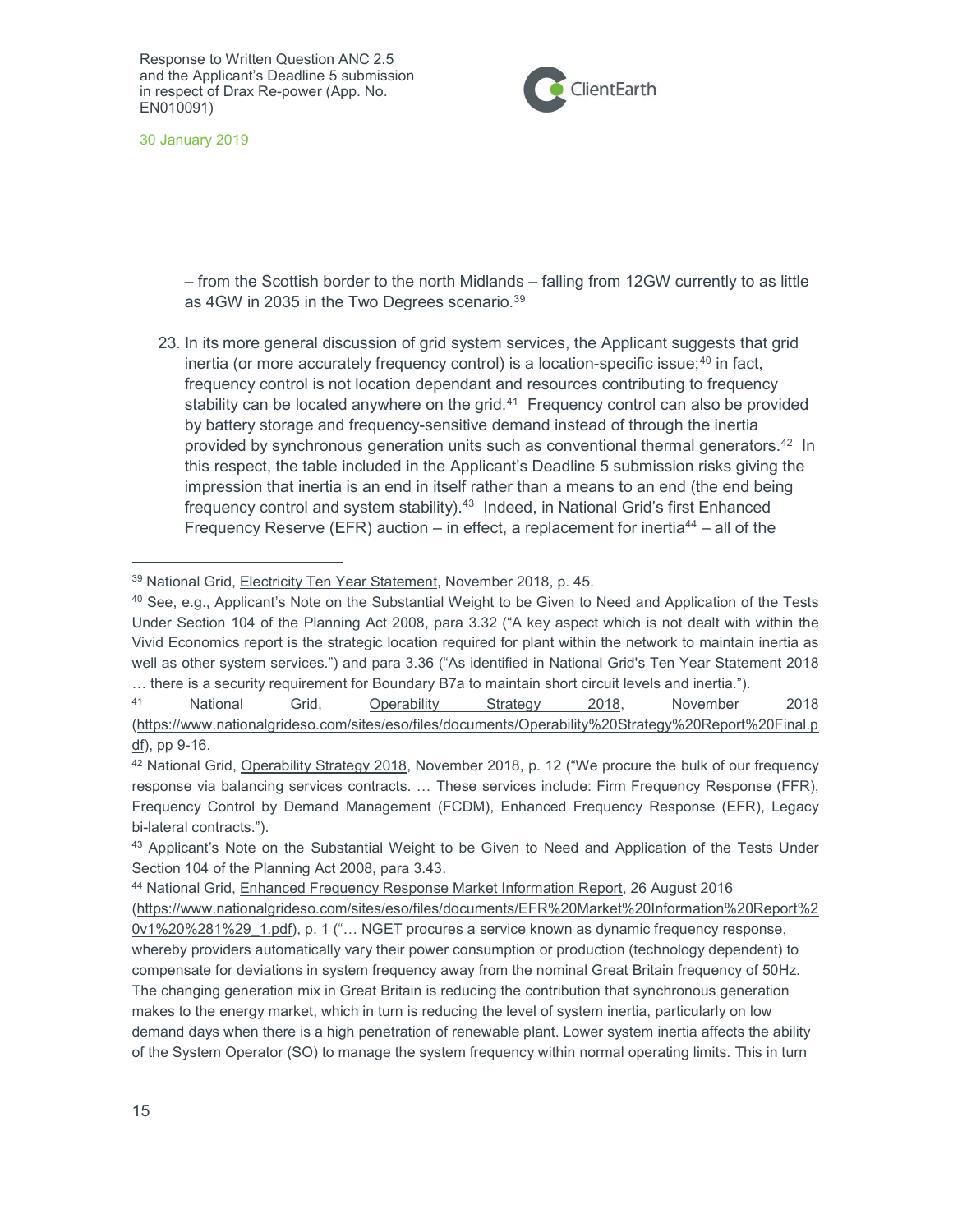

30 January 2019

successful bids were from battery storage projects.<sup>45</sup> That battery storage is competitively providing system services demonstrates the misconceived nature of the Applicant's reference to the high cost of battery storage relative to biomass in this context.<sup>46</sup>

24. While reactive power, voltage stability, short circuit levels and black start are all location-specific grid requirements, the Applicant has not explained: (i) why the Proposed Development is required given current and future local system services capacity;<sup>47</sup> and (ii) why any such need cannot be met by a variety of other solutions (such as synchronous compensators, static and dynamic reactive power sources or batteries). $48$ In fact, as noted by National Grid in the Ten Year Statement, adding further conventional generation capacity to the Drax area could lead to decreased network performance:

<sup>45</sup> National Grid, EFR Tender Round 1 Tender Results

will drive the procurement of larger volumes of the existing frequency response products. As an alternative to procuring increasing volumes of frequency response we have designed an enhanced frequency response (EFR) service which, by responding faster than existing frequency response services, will help reduce the increasing response required in times of low system inertia. … We have been really encouraged by the level of participation and interest shown in the EFR procurement process and we recognise that this is a clear signal of the potential storage capability ready to participate in markets."). See also National Grid, Operability Strategy 2018, November 2018, pp 9-11 ("We currently manage the frequency response requirement via four routes: Buying frequency response services via balancing service contracts; Buying frequency response via the mandatory market; Limiting the size of the loss to be contained; Increasing the inertia on the system.").

<sup>(</sup>https://www.nationalgrideso.com/sites/eso/files/documents/EFR%20tender%20round%201%20tender%2 0results.xlsx).

<sup>46</sup> Applicant's Note on the Substantial Weight to be Given to Need and Application of the Tests Under Section 104 of the Planning Act 2008, para 3.44 ("Furthermore, current storage solutions remain expensive to scale. For example, the biomass domes at Drax Power Station can store 300,000 tonnes of sustainablysourced compressed wood pellets – equivalent to 600 GWhs worth of electricity. Currently, batteries cost £350 per kWh, meaning at present prices it would cost £210 billion to replace the capacity of all four of our biomass domes using battery power.").

<sup>&</sup>lt;sup>47</sup> We note in this respect that National Grid do not refer to any foreseen operability gaps in the Drax area in its latest Operability Strategy, whereas in respect of voltage control it refers to gaps in the South Wales and Mersey regions. See National Grid, Operability Strategy 2018, November 2018, pp 20-21. 48 National Grid, Operability Strategy 2018, November 2018, p. 35, Fig. 5.1.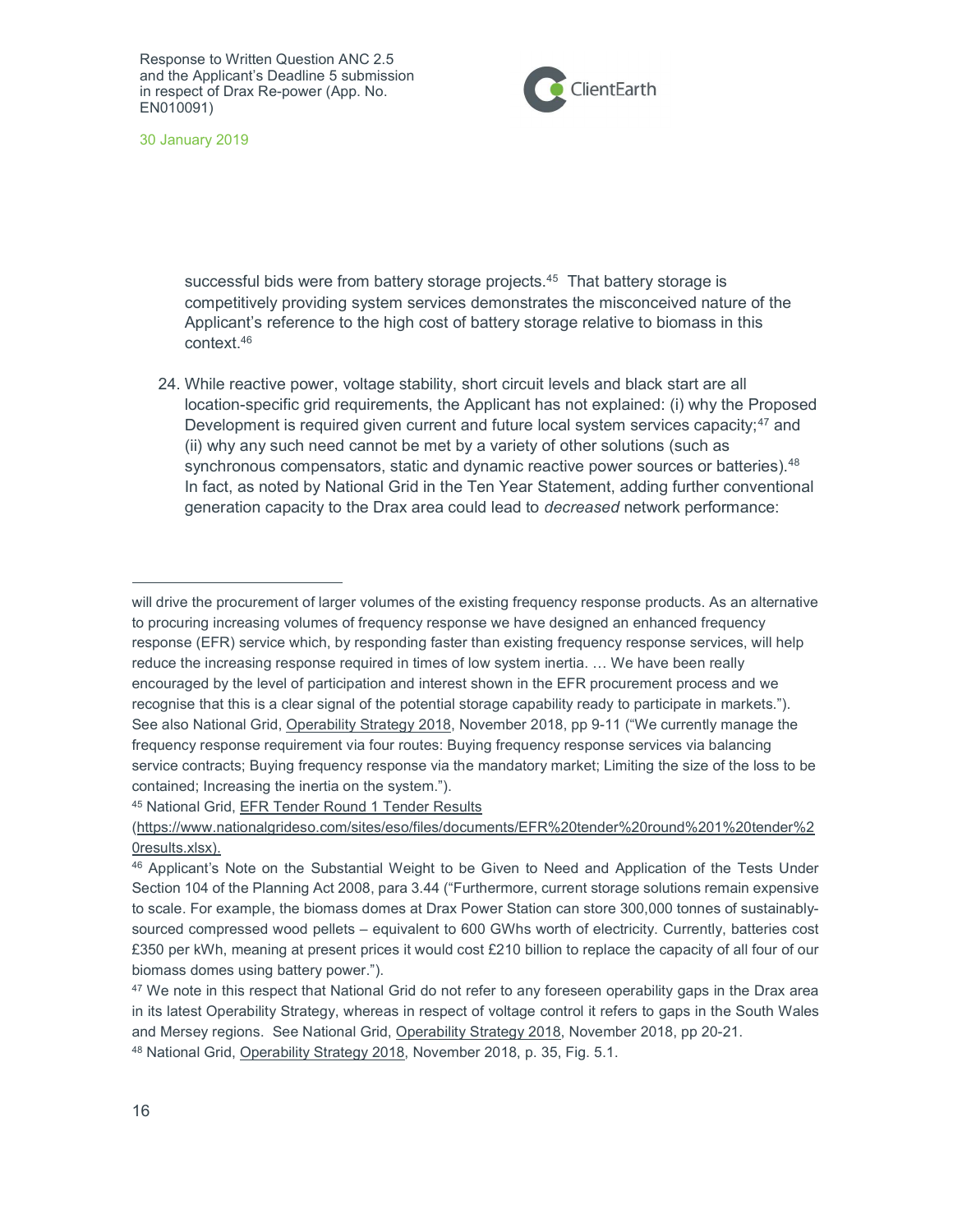

30 January 2019

The high concentration of large conventional generators around Humber and South Yorkshire means that system configuration can be limited by high fault levels. Therefore, some potential network capability restrictions in the north can be due to the inability to configure the network as desired due to fault level concerns.<sup>49</sup>

25. Once again, rather than supporting the Applicant's case, the Ten Year Statement suggests that the Proposed Development could add to the burden of operating the transmission system in the North of England region.

#### 2.3 Consistency with the UK's decarbonisation pathway

- 26. The Applicant suggests that the Proposed Development will contribute to the decarbonising of other sectors such as the transport sector. It does so on the basis that the Proposed Development will contribute to decarbonisation of the electricity sector and that a number of other sectors in the UK will rely on electrification to decarbonise, citing a graph from National Grid's Future Energy Scenarios.<sup>50</sup> However, the Applicant fails to acknowledge that the Proposed Development is not low carbon<sup>51</sup> and therefore does not produce "low carbon electricity" as the Applicant suggests.<sup>52</sup>
- 27. The Applicant's analysis is also not consistent with the CCC's latest assessment, which envisages the need for the "steady deployment of low-carbon capacity over the period to 2050 … to decarbonise the existing power system before providing the basis for electrification of other sectors in the 2030s and 2040s."<sup>53</sup>
- 28. Moreover, the Applicant fails to explain how the Proposed Development is consistent with the approximately 17 Mt of carbon emissions allocated to the entire power sector in 2028 in the cited National Grid graph.<sup>54</sup> To recall, the Proposed Development emits up

<sup>49</sup> National Grid, Electricity Ten Year Statement, November 2018, p. 46.

<sup>50</sup> Applicant's Note on the Substantial Weight to be Given to Need and Application of the Tests Under Section 104 of the Planning Act 2008, paras 3.46-3.49.

<sup>51</sup> See EN-1, para 3.3.4.

<sup>52</sup> Applicant's Note on the Substantial Weight to be Given to Need and Application of the Tests Under Section 104 of the Planning Act 2008, para 3.48.

<sup>53</sup> CCC, Reducing UK emissions – 2018 Progress Report to Parliament, 2018, p. 69.

National Grid, Future Energy Scenarios, July 2018, Data Workbook, Tab 3.2. (http://fes.nationalgrid.com/media/1366/2018-fes-charts-v2\_as-published.xlsx).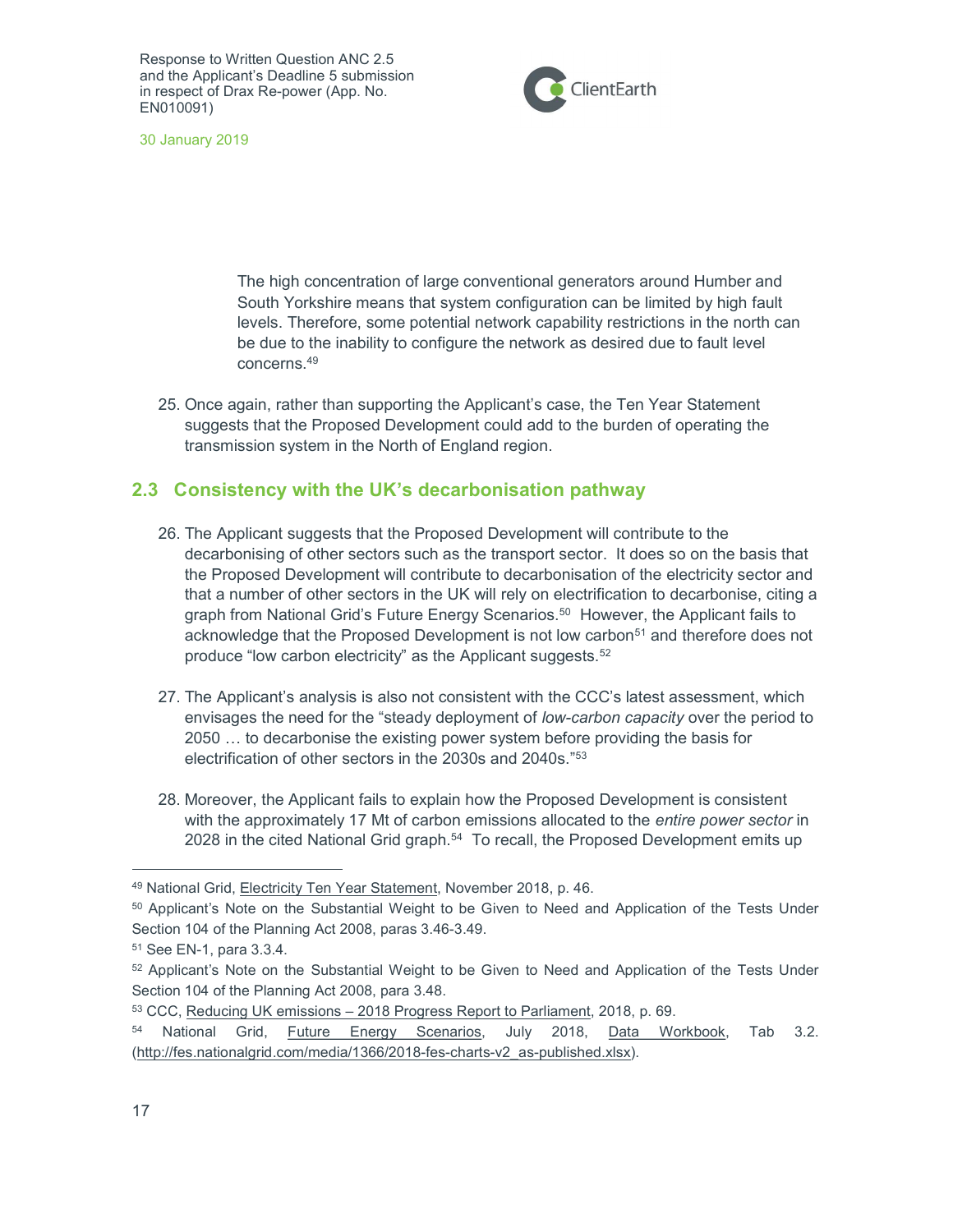

30 January 2019

to approximately 12 Mt of carbon per year – approximately three-quarters of the allocation for the entire sector. By 2035, National Grid's allocation for the power sector is approximately 11 MtCO2e, with this number continuing to fall over time.<sup>55</sup>

- 29. The National Grid scenario cited by the Applicant broadly mirrors that set out in the Government's Clean Growth Strategy.<sup>56</sup> Indeed, even industry body Oil & Gas UK now plans for a future involving "a largely renewable electricity system that only requires minimal back-up generation from fossil fuels" and in which "gas will only play a residual role."<sup>57</sup>
- 30. The Applicant's discussion of the urgency of decarbonising the UK's power sector also fails to have regard to the above projections and to mainstream estimates of what is required. After incorrectly referring to the UK's 2050 target under the Climate Change Act as being 50% (rather the actual target of at least  $80\%$ ),<sup>58</sup> the Applicant suggests that the relative ease of decarbonising the power sector means that the Proposed Development's emissions impact should be discounted.<sup>59</sup> In fact, the reverse is true, with sectors such as power needing to reduce emissions as far and as fast possible given that (i) other sectors are expected to be significantly more difficult to decarbonise, $60$  and (ii) the UK is currently not on course to meet its fourth and fifth carbon budgets. $61$

<sup>55</sup> National Grid, Future Energy Scenarios, July 2018, Data Workbook, Tab 3.2.

<sup>56</sup> BEIS, Clean Growth Strategy, 2017, pp 142 and 152. See also ClientEarth's Revised Baseline and Quantitative Climate Impact Assessment, para 7(e).

<sup>57</sup> Oil & Gas UK, Energy Transition Outlook 2018 (https://oilandgasuk.cld.bz/Energy-Transition-Report-2018), p. 8.

<sup>58</sup> Applicant's Note on the Substantial Weight to be Given to Need and Application of the Tests Under Section 104 of the Planning Act 2008, para 5.2.

<sup>59</sup> Applicant's Note on the Substantial Weight to be Given to Need and Application of the Tests Under Section 104 of the Planning Act 2008, para 5.4.

<sup>60</sup> See, e.g., CCC, Reducing UK emissions – 2018 Progress Report to Parliament, 2018, p. 69 ("Early power sector decarbonisation helps to manage risks around economy-wide decarbonisation effectively, given limited progress with emissions reductions in other sectors and any potential revision of long-term emissions reductions targets following the 2015 Paris Agreement. The power sector has options available that are deployable at scale and are cheaper than abatement in other sectors.").

<sup>61</sup> See, e.g., CCC, Reducing UK emissions – 2018 Progress Report to Parliament, 2018, pp 18 and 25.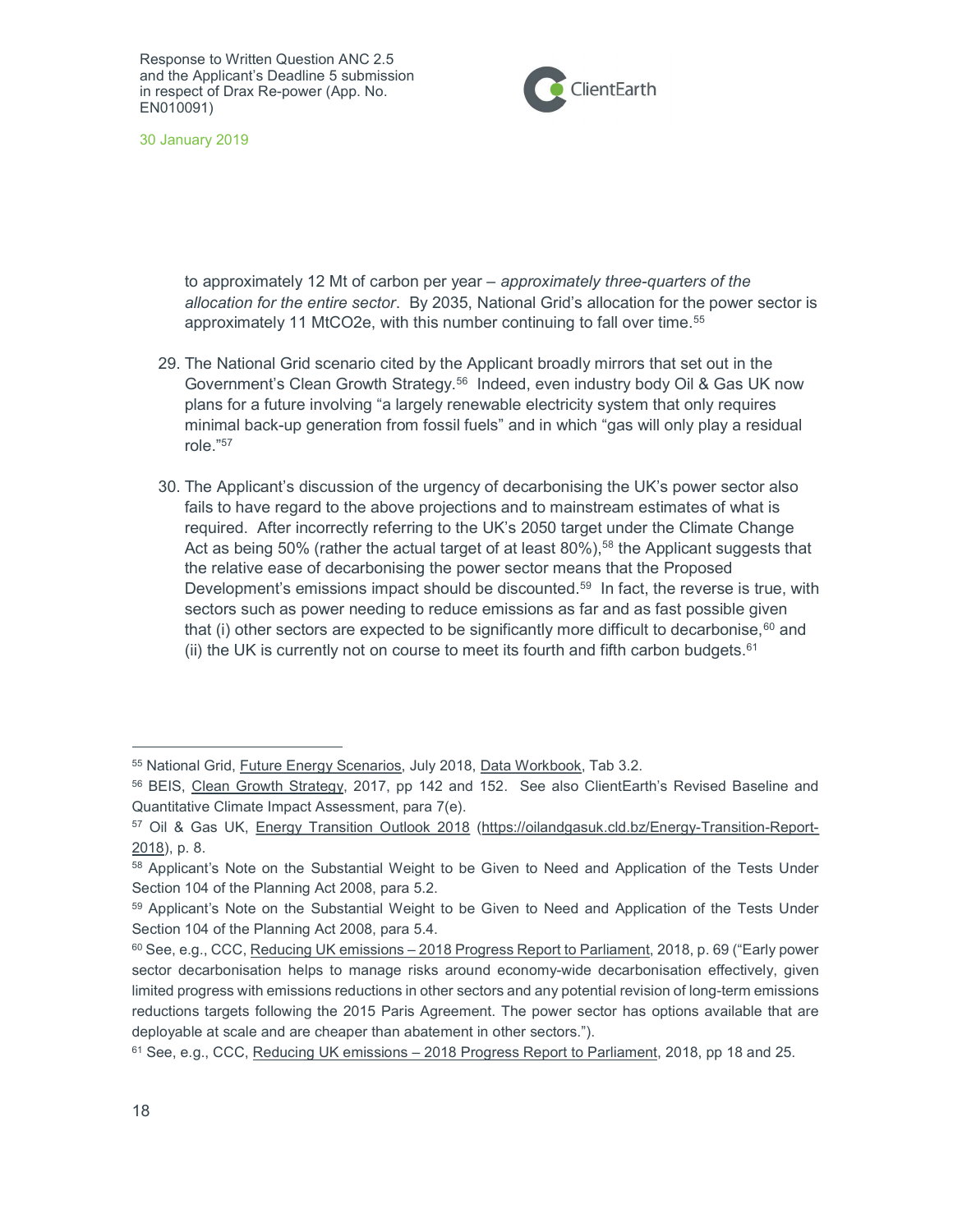

30 January 2019

31. The above emphasises how far the Applicant is from showing that the Proposed Development is consistent with the UK's cost-effective decarbonisation pathway.

## 2.4 CCS as a condition to the DCO

- 32. Having suggested at ISH1 that a CCS condition "could not be placed on the DCO" as the technology is still in its early stages and the consent would not be "bankable", 62 the Applicant now accepts that the SoS can place such a condition on the DCO and that such factors do not in principle make such a condition unreasonable in planning terms. $63$
- 33. Instead, the Applicant now suggests that it would be unreasonable to impose a condition for CCS in view of the "urgent need for fossil fuel generation … identified in the NPS EN-1".<sup>64</sup> However, EN-1 does not identify an urgent need for fossil fuel generation (in contrast to the need for new renewables and CCS capacity), $65$  and the Government's projections for new-build gas capacity are far exceeded by the amount of capacity with planning consent.<sup>66</sup>
- 34. The Applicant also suggests that imposing a CCS condition would "effectively … re-write national policy".<sup>67</sup> However, as explained previously, the NPS framework includes no such restriction and in fact expressly envisages the imposition of conditions beyond those stipulated in the NPS framework.<sup>68</sup>
- 35. The Applicant points to the Wednesbury reasonableness test applying in this context broadly, that to be unlawful a condition must be irrational and "so unreasonable that no reasonable person acting reasonably could have made it."<sup>69</sup> Clearly, this would not apply to the imposition of a condition such as CCS that is designed to mitigate an adverse

<sup>62</sup> Applicant's Written Summary of Oral Case Put at ISH1, para 3.87.

<sup>&</sup>lt;sup>63</sup> Applicant's Note on the Substantial Weight to be Given to Need and Application of the Tests Under Section 104 of the Planning Act 2008, paras 4.38-4.41.

<sup>&</sup>lt;sup>64</sup> Applicant's Note on the Substantial Weight to be Given to Need and Application of the Tests Under Section 104 of the Planning Act 2008, para 4.36.

<sup>65</sup> See ClientEarth's Post-Hearing Submission, paras 5-6.

<sup>66</sup> See, e.g., ClientEarth's Written Representation, paras 22-25.

<sup>&</sup>lt;sup>67</sup> Applicant's Note on the Substantial Weight to be Given to Need and Application of the Tests Under Section 104 of the Planning Act 2008, para 4.38.

<sup>68</sup> EN-1, para 4.1.7. See ClientEarth's Post-Hearing Submission, paras 38-41.

<sup>69</sup> Associated Provincial Picture Houses Ltd v Wednesbury Corporation (1948) 1 KB 223.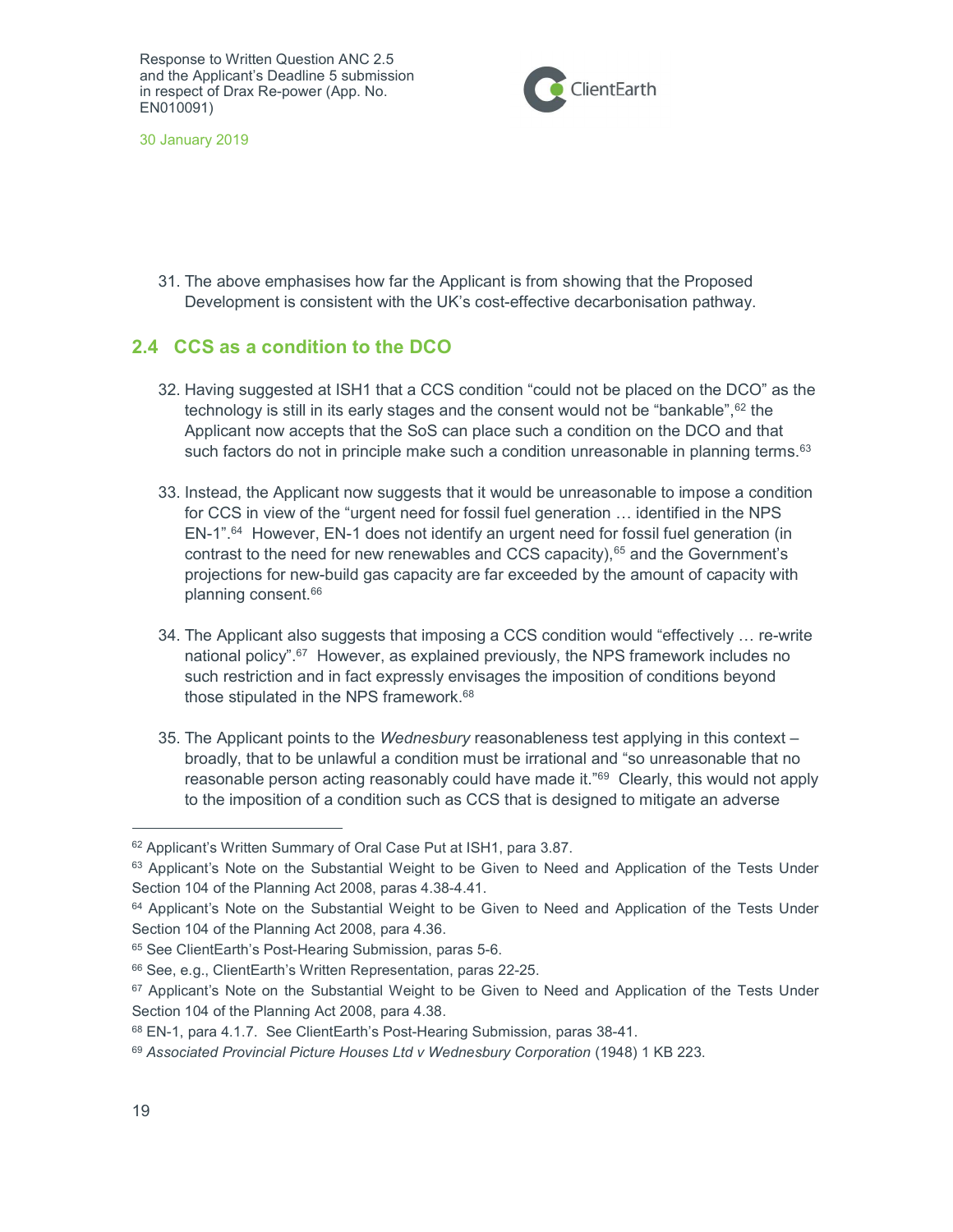

30 January 2019

impact of the Proposed Development categorised by the Applicant as "major, direct, long-term, permanent" and "unacceptable", $70$  which ClientEarth's assessment has shown to be a substantial underestimate.<sup>71</sup>

36. The House of Lords<sup>72</sup> in the British Railways Board case confirmed that what mattered in this context was "whether or not the proposed development was desirable in the public interest" and whether any condition was "appropriate in the light of sound planning principles".<sup>73</sup> In this context, EN-1 confirms the soundness of attaching conditions where the development would otherwise not be environmentally acceptable.<sup>74</sup>

#### 2.5 Decommissioning and public subsidy risk

- 37. The Applicant continues to make generic, unsupported claims about the Proposed Development's alleged insulation from becoming uneconomic.<sup>75</sup> In contrast to its CCR Statement, it has not sought to explain the various assumptions that it relies on in this context, such as: (i) the level of Capacity Market payments; (ii) the price of ETS allowances (or equivalent); (iii) wholesale electricity prices; and (iv) wholesale gas prices.
- 38. The same deficiency in analysis applies to the Applicant's discussion of the affordability of the energy supplied by the Proposed Development, which fails to consider the impact of factors such as carbon prices and wholesale gas prices as well as the relative cost of all alternative sources of energy.<sup>76</sup> In this context, the CCC have advised that:

Continued power sector decarbonisation is likely to be no more expensive than alternative pathways for the power sector, such as increased gas generation paying a market carbon price in the UK or importing electricity from abroad.<sup>77</sup>

<sup>70</sup> Environmental Statement, Vol. 1, para 2.1.5.

<sup>71</sup> See ClientEarth's Revised Baseline and Quantitative Climate Impact Assessment.

<sup>&</sup>lt;sup>72</sup> The Applicant incorrectly refers to the Court of Appeal having given this judgment.

<sup>&</sup>lt;sup>73</sup> British Railways Board v Secretary of State for the Environment [1994] J.P.L. 32, 38 (per Lord Keith).

<sup>74</sup> EN-1, 4.10.2.

<sup>75</sup> Applicant's Note on the Substantial Weight to be Given to Need and Application of the Tests Under Section 104 of the Planning Act 2008, paras 4.55-4.56.

<sup>76</sup> Applicant's Note on the Substantial Weight to be Given to Need and Application of the Tests Under Section 104 of the Planning Act 2008, paras 3.6-3.15.

<sup>77</sup> CCC, Reducing UK emissions – 2018 Progress Report to Parliament, 2018, p. 68.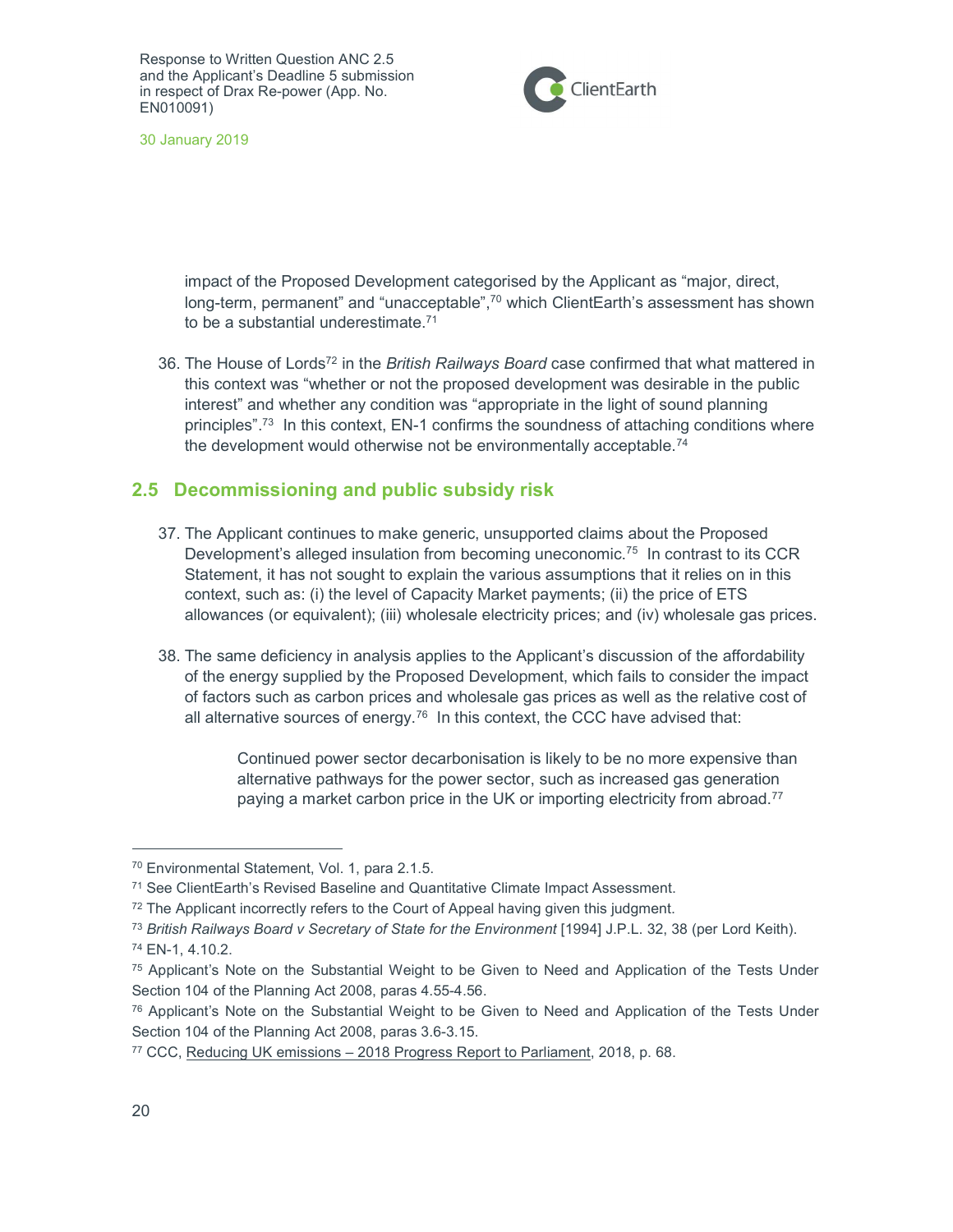

30 January 2019

- 39. Just as fundamentally, the Applicant also:
	- a. fails to acknowledge the possibility that other new gas capacity on the grid would operate at the same or higher efficiency; and
	- b. misrepresents the contents of its Funding Statement, by stating that it includes "provision for reinstatement to cover the estimated costs of decommissioning and demolishing its generation assets and remediating the site at the end of the useful economic lives of the assets", when in fact no such provision is made.<sup>78</sup>

## 2.6 The operation of s 104 of the Planning Act 2008

#### 2.6.1 Section 104(4)

- 40. In its Deadline 5 Note, the Applicant recognises that EN-1 does not reflect the UK's commitments under the Paris Agreement 2015.<sup>79</sup> However, it then goes on to conclude that s 104(4) is not triggered as the Proposed Development cannot on its own lead to the UK being in breach of those commitments.<sup>80</sup>
- 41. As explained previously, s 104(4) is designed to ensure that decision making takes into account the UK's current international obligations by disapplying an NPS to the extent

<sup>78</sup> See, e.g., Applicant's Funding Statement, para 3.2.1 ("The current cost estimate for the Proposed Scheme is circa £600m. This cost estimate includes construction costs, preparation costs, supervision costs and land acquisition costs (including compensation payable in respect of any compulsory acquisition of land and rights in land, including the additional land identified in the Supplemental Statement of Reasons submitted at Deadline 2 (Applicant's document reference 8.5.8), anticipated at circa £400k). This includes all aspects for the Proposed Scheme including land acquisition, equipment purchase, construction, installation, commissioning and connection to fuel supply and power export.").

<sup>&</sup>lt;sup>79</sup> Applicant's Note on the Substantial Weight to be Given to Need and Application of the Tests Under Section 104 of the Planning Act 2008, para 6.15 ("The NPS was devised in the context of the Climate Change Act 2008 and to meet the carbon budget; EN-1 expressly deals with climate change and the road to 2050 (at the time the NPS took effect the goal for the global average temperature was that it must be kept to no more than  $2^{\circ}$ C). The Proposed Scheme meets those policy requirements ..." (our emphasis)).

<sup>80</sup> Applicant's Note on the Substantial Weight to be Given to Need and Application of the Tests Under Section 104 of the Planning Act 2008, para 6.22 ("In any event, it is not possible to determine that a decision to approve one project will put the UK in breach of its climate change obligations (internationally and nationally) at an economy wide level.").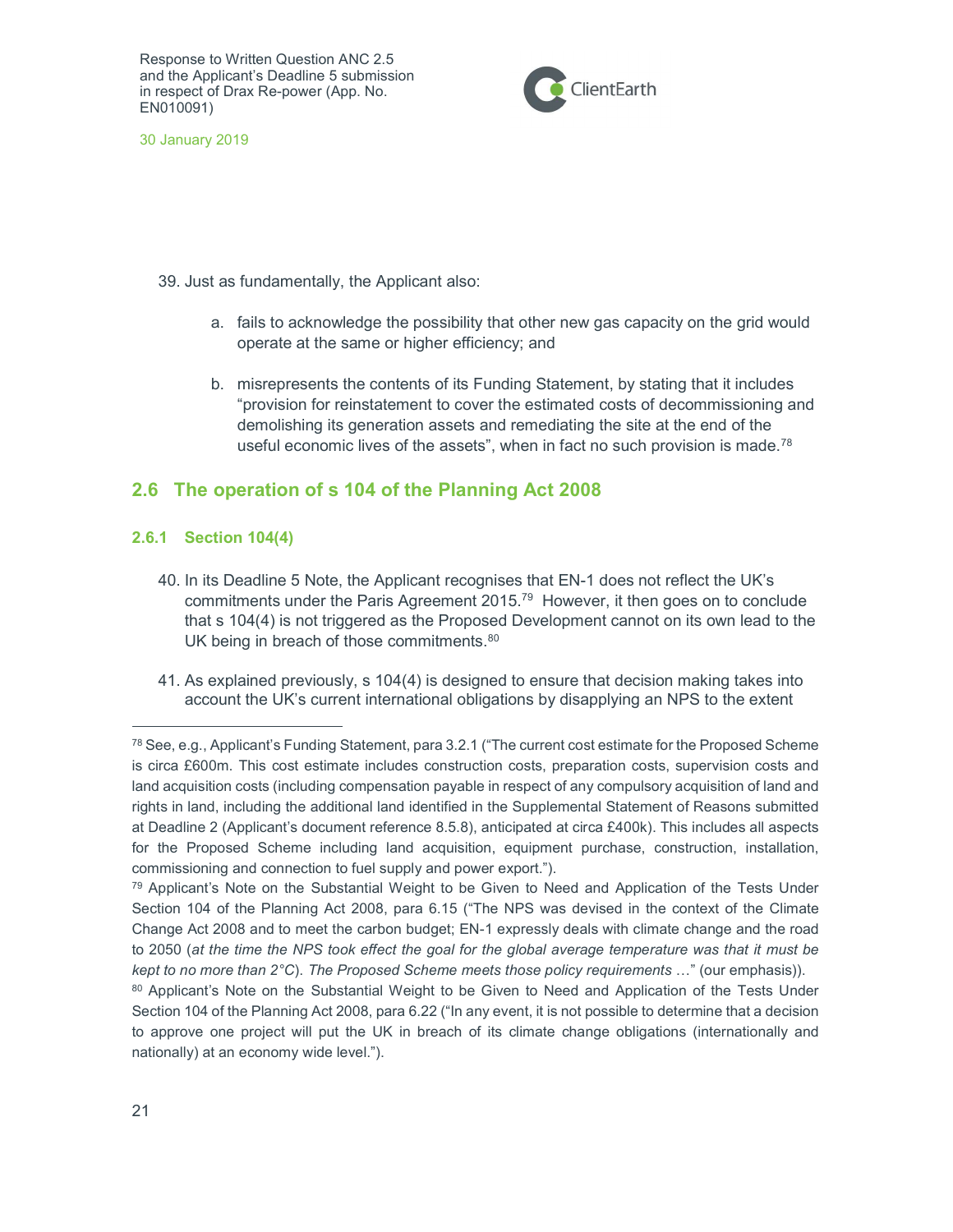

30 January 2019

that it is inconsistent with such obligations. $81$  Indeed, the Applicant states that the decision maker is required to "expressly consider the international obligations which have come into effect (in this case since the NPSs were designated)".<sup>82</sup> However, it then fails to explain the implications of this requirement for the consideration of its application.

#### 2.6.2 Section 104(7)

42. In respect of s 104(7), the Applicant suggests that it is ClientEarth's position that the balancing exercise under that section is "carried out in a vacuum", with all impacts treated equally.<sup>83</sup> This has never been ClientEarth's argument. Indeed, in ClientEarth's Post-Hearing Submission for example, we explained at the outset that:

> s 104(7) allows the substantive content of national policy relevant to assessing the benefits and adverse impacts of a proposed development – including the NPSs – to be taken into account.<sup>84</sup>

- 43. While substantive policy in EN-1 can be taken into account, allowing decision-making rules under NPSs (such as presumptions in favour of granting consent, assumptions of need or special weight being placed automatically on certain factors) would make the s 104(7) an entirely circular exemption.<sup>85</sup>
- 44. The distinct nature of the s 104(7) balancing exercise is underscored by the judgments of Ouseley J and Sales LJ in the Thames Tideway case, including by confirming that the provision was not redundant (or "otiose") despite the existence of a separate balancing exercise under the NPS at issue in that case.<sup>86</sup> By contrast, the Applicant's position is

<sup>81</sup> ClientEarth's Post-Hearing Submission, paras 18-20.

<sup>82</sup> Applicant's Note on the Substantial Weight to be Given to Need and Application of the Tests Under Section 104 of the Planning Act 2008, para 6.16.

<sup>83</sup> Applicant's Note on the Substantial Weight to be Given to Need and Application of the Tests Under Section 104 of the Planning Act 2008, para 2.23.

<sup>84</sup> ClientEarth's Post-Hearing Submission, para 43.

<sup>85</sup> ClientEarth's Post-Hearing Submission, paras 43-49.

<sup>86</sup> R. (Thames Blue Green Economy Limited) v SoS for Communities and Local Government [2015] EWCA Civ 876 at [15-16] (Sales LJ); R. (Thames Blue Green Economy Limited) v SoS for Communities and Local Government [2015] EWHC 727 (Admin) at [38] (Ouseley J). See also ClientEarth's Post-Hearing Submission, para 43.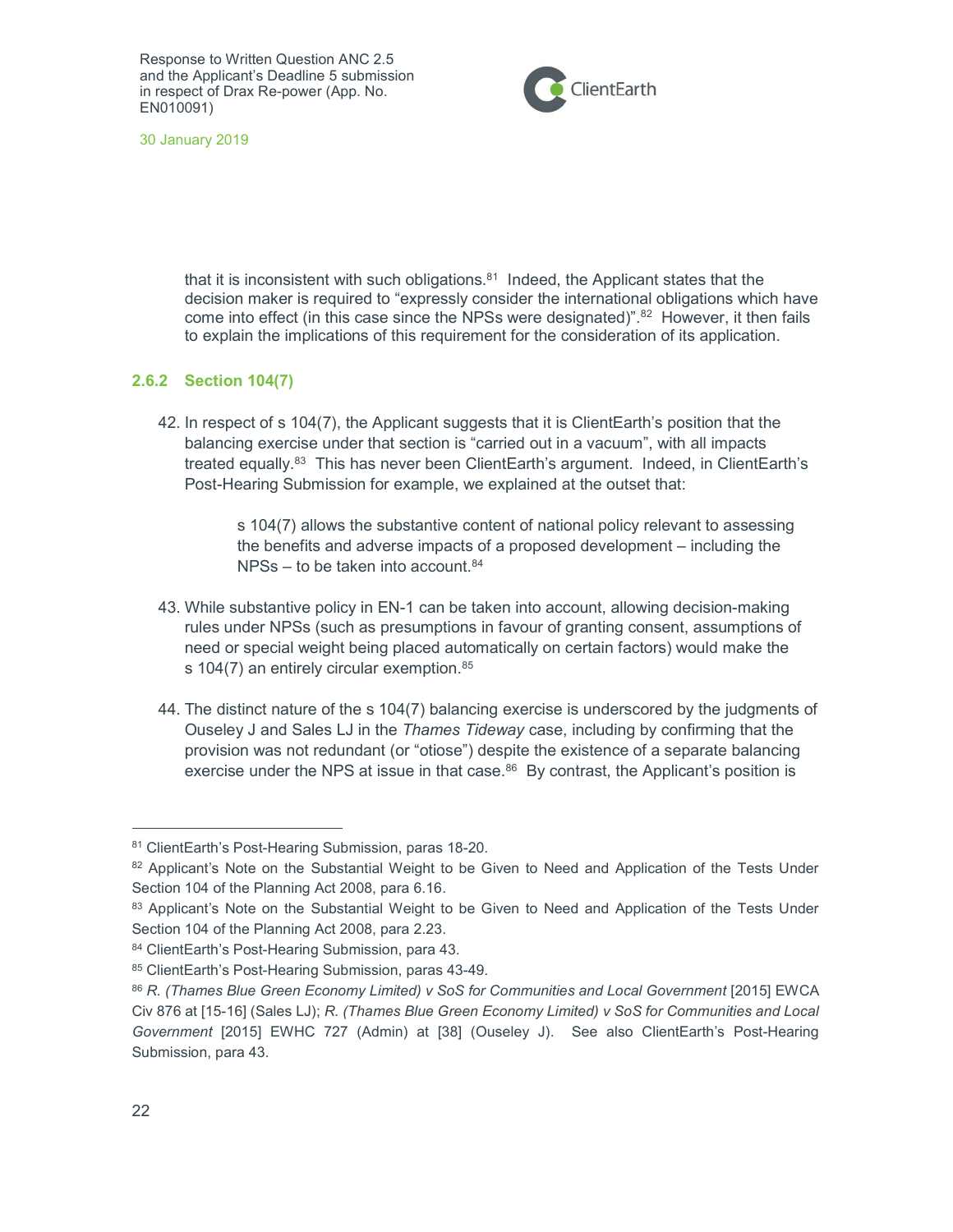

30 January 2019

that the balancing exercise under s 104(7) will always be the same as that under the relevant NPS – here EN-1.<sup>87</sup>

45. As explained previously, the application of NPS decision rules to the balancing exercise under s 104(7) may have little or no effect in practice – as here where there is no need for the Proposed Development and it has major adverse impacts. However, that would not be the case if, as the Applicant argues, EN-1 were to be interpreted to require that the need for any given project be assumed or that the Proposed Development's climate impacts be given only "limited weight". 88

<sup>&</sup>lt;sup>87</sup> Applicant's Note on the Substantial Weight to be Given to Need and Application of the Tests Under Section 104 of the Planning Act 2008, para 2.25 ("The Applicant has never asserted that it is not possible for the substantial weight to be given to the need identified in the energy NPSs to be outweighed by adverse effects; its position has simply been that in undertaking that balancing exercise, factors are to be given the weight required by the NPS – so substantial weight must be given to the contribution which projects would make towards satisfying the identified need.").

<sup>88</sup> See, e.g., Applicant's Response to ClientEarth's Written Representation, para 4.6.4, and Applicant's Note on the Substantial Weight to be Given to Need and Application of the Tests Under Section 104 of the Planning Act 2008, para 6.9(b).